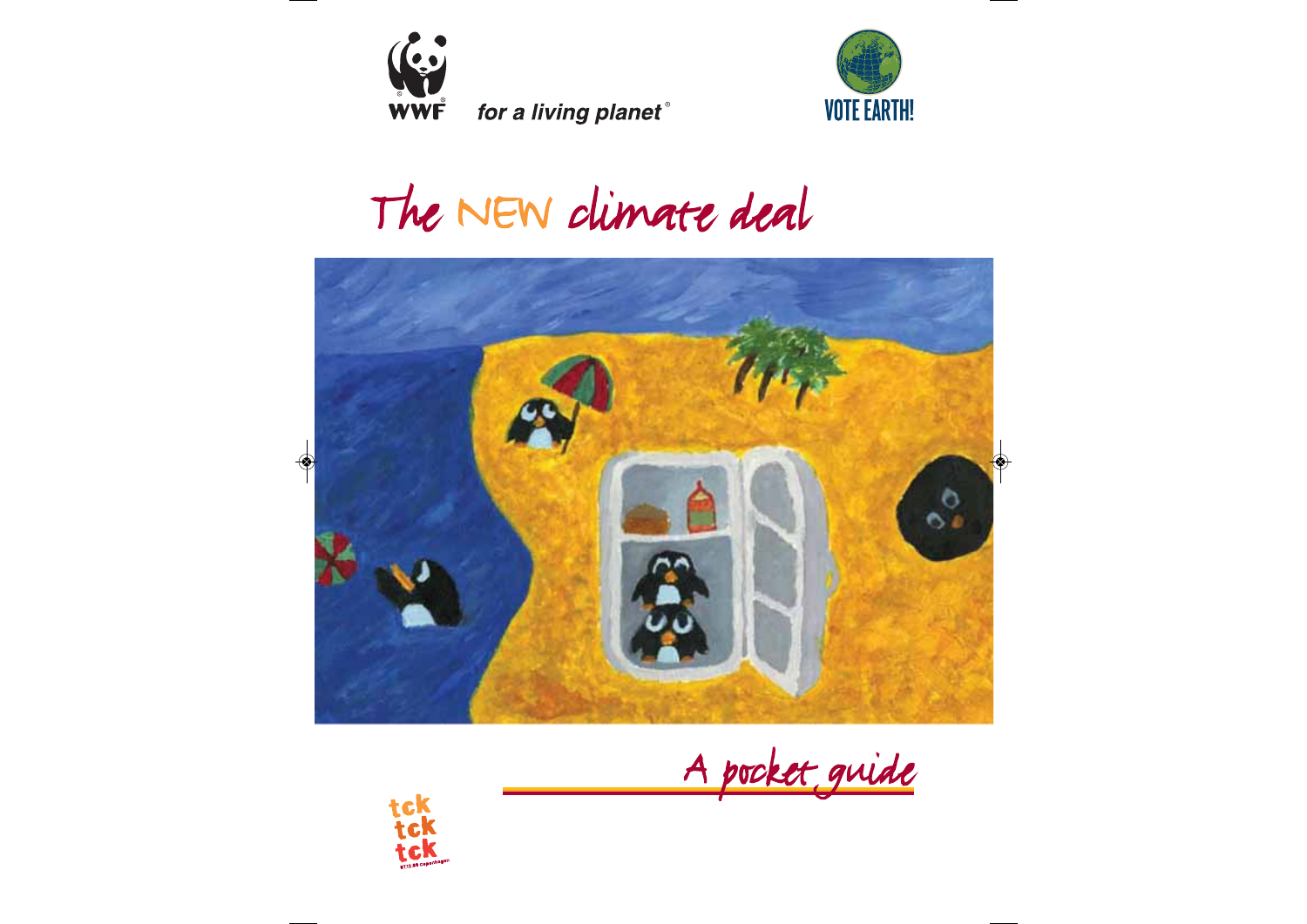### Climate and the economic crisis

"This is the generation that must stop the spread of the pollution that is slowly killing our planet... Rolling back the tide of a warming planet is a responsibility that we have to ourselves, to our children, and all of those who will inherit creation long after we are gone."

**Barack Obama, Strasbourg, April 2009**

**The year 2009 will be remembered as the year of the financial crisis, right?** 

**Wrong, we hope.**

### **2009needs to be remembered as the year the world found an answer to climate change,**

the year it found **the political will to meet the challenge** and **found hope** and **opportunity** in doing so.

**For out of crisis comes opportunity.** And out of the twin perils of financial and climatic crises comes **the opportunity to bring the global economy back in line with global ecology; to put the future development of the world economy – for ALL its citizens – on a sustainable foundation.**

> THAT is the challenge and opportunity of 2009.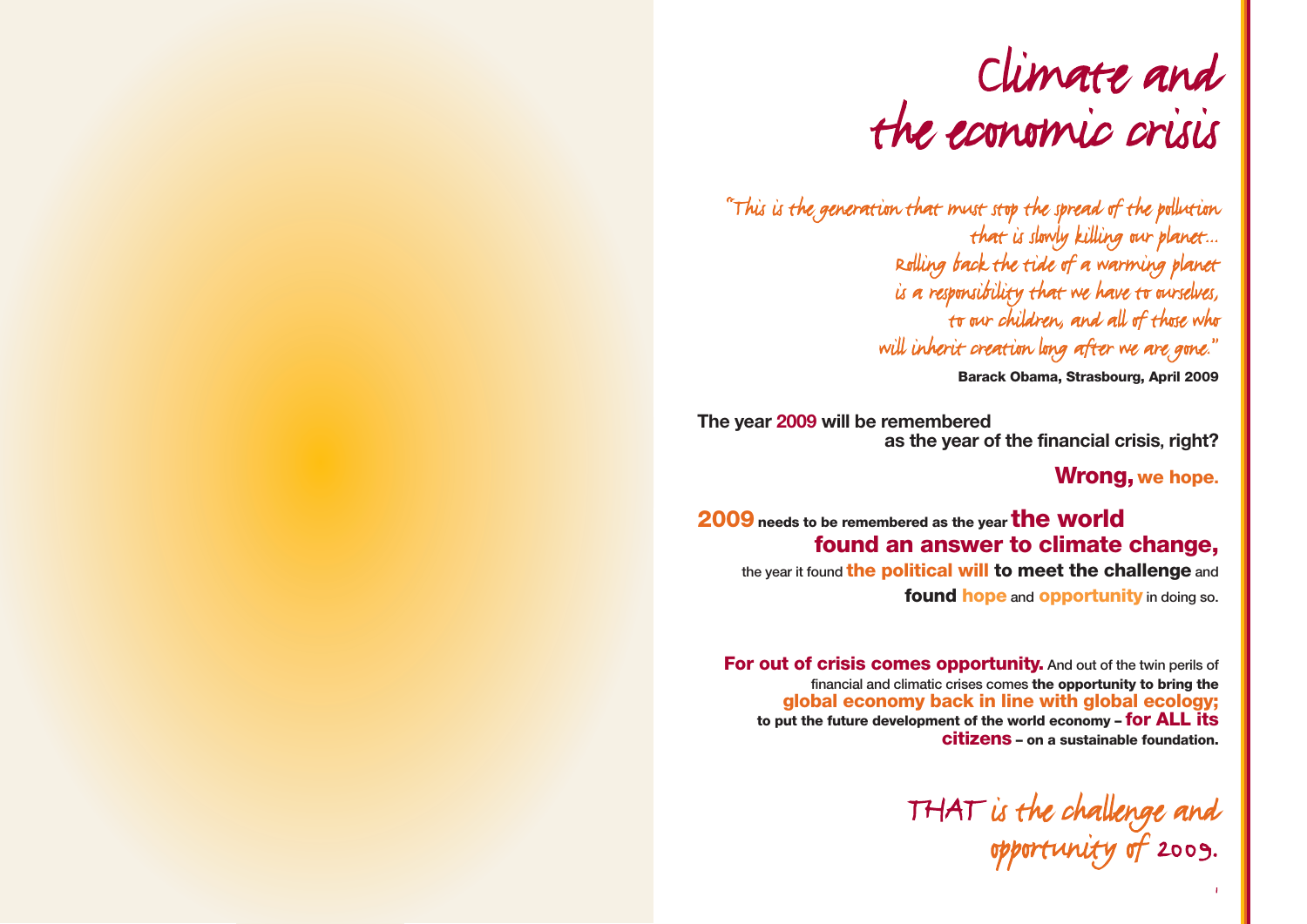"The financial crisis is a result of our living beyond our financial means. The climate crisis is a result of our living beyond our planet's means."

> **Yvo de Boer, Executive Secretary of the United Nations Climate Convention**

**The world's financial and climate crises have a common cause:** living beyond our means. The world is running up **huge ecological debts,** just as it has run up huge financial debts. Neither is sustainable. Our leaders cannot successfully put capitalism back together again without at the same time fixing the **greatest single consequence of unsustainability – climate change.**

The links between finance and climate are not always obvious because of the way the world's economy is accounted. **Nature, our most fundamental capital asset, does not appear on company balance sheets or in most national economic data.** So its depreciation goes unnoticed. Nobody is called to account for the fact that we are spending our natural capital like there is no tomorrow.

When the financial system crashed, some countries bailed it out by printing money. When the planet's life support systems are trashed, **no such solution is available. We CANNOT make another planet.**

By filling the atmosphere with the gases that cause climate change we are undermining the planet's basic life support system. As the former World Bank chief economist, Lord Stern, argued in his influential report on the economics of climate change in 2006, **the failure to put a price on those emissions is "the greatest market failure the world has seen".**

But fixing that failure is a great enterprise. Our economic system – our civilization – is only possible if the basic resources of the atmosphere, oceans, forests and soils, and fundamental processes like the climate system and its carbon and hydrological cycles, remain intact. **To make economics and ecology into enemies is to doom both. But to reconcile them is to open up the possibility of a richer, more sustainable, more profitable and fairer world.**

Yet, while **politicians** have spent recent months throwing trillions of dollars at a solution to the financial crisis, they **have yet to truly address** the still more serious crisis of **a crashing climate system.** The chance to make good that mistake comes in Copenhagen in December this year, when the world comes together with the intention of setting rules for controlling the gases that are creating that crisis and deciding how to **deal with the unavoidable impacts of climate change.**

> Unless that failure is put right at the United Nations Copenhagen Climate Conference, **2009 will come to be seen as the year of one of the greatest political failures the world has ever seen.**

Crisis **and**  opportunity

**Nobody should underestimate the task faced by climate negotiators this year, nor its urgency.** Climate change is **already contributing** to severe droughts, floods and hurricanes, and spreading diseases such as malaria and dengue fever. It is damaging critical ecosystems including the **Great Barrier Reef**, the **Amazon** rainforest and the **Arctic**. Scientists say the heat wave in Europe in 2003, which killed 30,000 people, could not have happened without global warming.

The world is on course to see **entire island nations disappear** as sea levels rise. In addition to the almost 1 billion food-insecure people, many more in developing countries will face food insecurity if deserts spread, if the Asian monsoon system is substantively changed, or if the freshwater supply from melting mountain glaciers such as those in the Himalayas becomes increasingly erratic. The UN's authorized climate institution, the Intergovernmental Panel on Climate Change (IPCC), calculates that unchecked climate change will **cut global food production** by up to **40 per cent** by 2100.

**Worse still,** the planet may be close to **"tipping points"** – with entire ecosystems "flipping" into a new state – beyond which the planet will be transformed in ways we will not be able to put right. These tipping points will "catapult" the global climate into a new and more fragile state, and **destabilize** the **polar ice sheets** in Greenland and the Antarctic, causing a sea-level rise of many metres. A warmer climate may also unleash **billions of tonnes** of **planet-warming methane** from **melting permafrost,** and CO<sub>2</sub> from forests increasingly exposed to droughts, insect damage and fires, all of which could cause runaway climate change. And eventually the **ocean circulation system** could be **switched off.**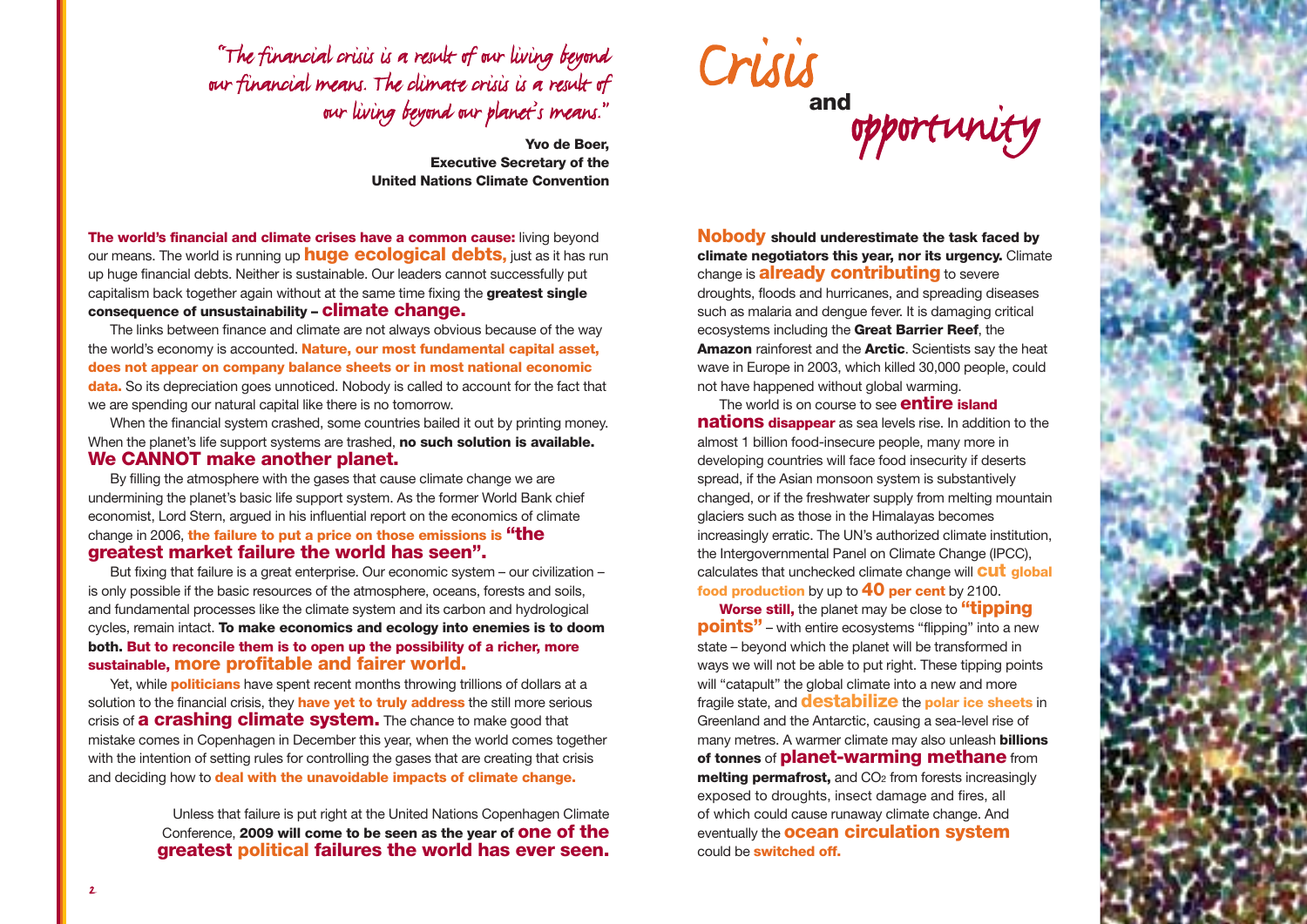### People, culture and ecosystems have a right to survive. That means THE WORLD HAS A DUTY TO ACT

**To prevent such disasters,** scientists say we should keep global warming well **below 2°C.** To ensure that, we must **cut emissions** of the gases that cause climate change by **at least 80 per cent** by 2050 compared to 1990 levels.

#### **That is within the LIFETIMES**

#### **of power plants being designed and built today.**

Unfortunately, many countries are continuing to build **power stations which burn coal** – one of the most polluting ways to generate electricity. But there is a key difference between **China, India** and **developing nations** on the one side and **the rich nations** on the other: the former still have much lower per capita emissions and much less wealth whereas the latter have been polluting the atmosphere for decades. The problem lies with **rich countries** such as the United States of America and Germany, who **stick with coal-power** projects **when they have** many **other options.**



The SWITCH to low carbon and sustainable energy sources such as renewables needs to happen NOW; there can be NO DELAY.

The good news is...

WE CAN DO IT



#### **We have the technology,** and it won't wreck the

world's economies. In fact, green energy technologies are the key not just to stabilizing the climate but also to a future that uses its diminishing natural resources more efficiently and sustainably.

**We have globalized the world's economic system.** Now **we HAVE to globalize environmental management** to protect the planet's life support system.

**Fixing climate is the key to a sustainable future.**

# There is<br>NO TIME TO SPARE.

Analysis by universities, research organizations and non-governmental organizations like **WWF** shows that we have to **START immediately** if we are to have a chance of building the new industries in time.

A green world is NOT A NIRVANA for some distant future. It has to be BEGUN HERE AND NOW.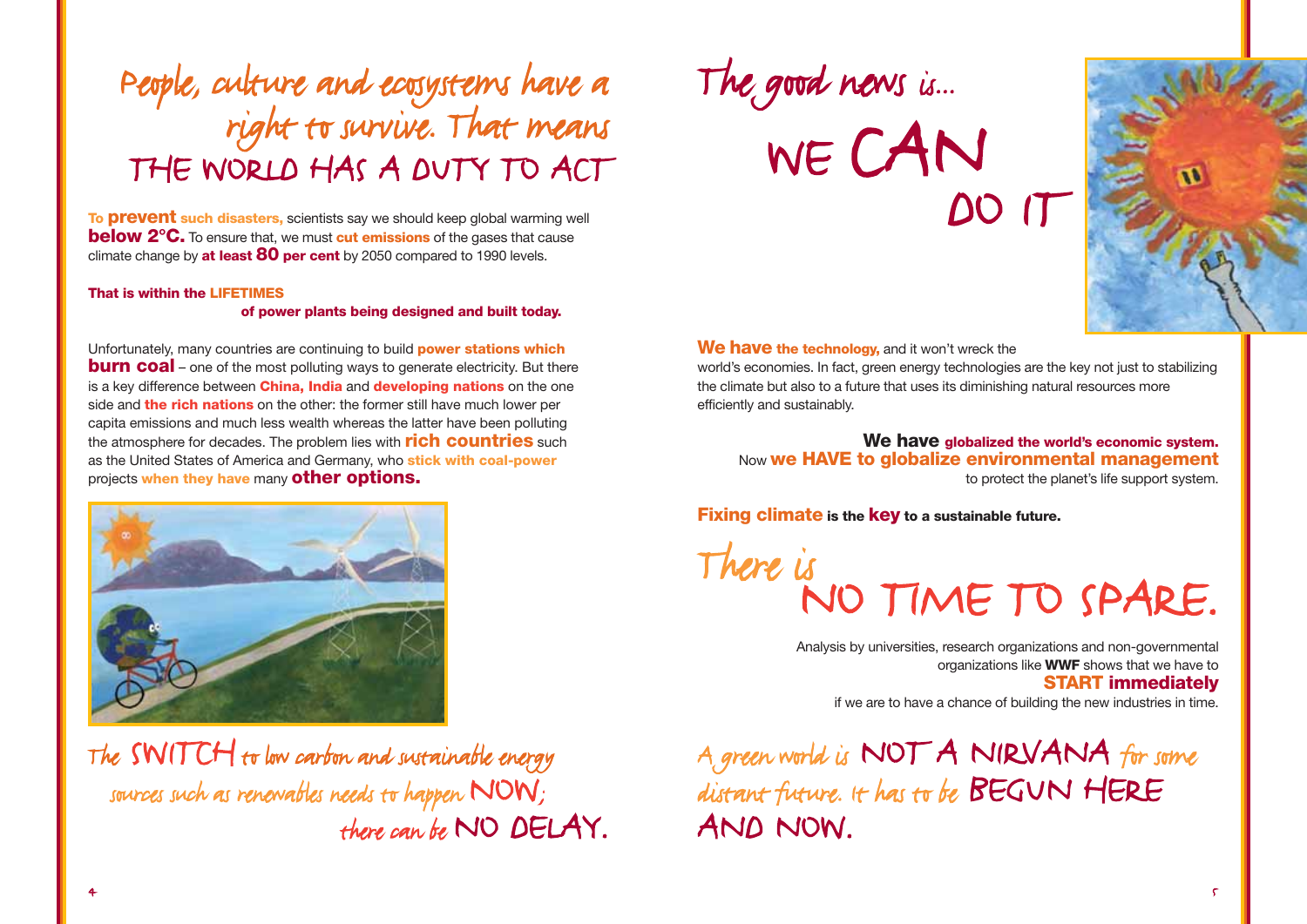### **WWF says there are six key tasks that have to be agreed upon at the Copenhagen meeting:**

- **•** Rich countries, as a group, should set **strong binding emissions reduction targets** of 40 per cent below 1990 levels by 2020. Most of those reductions should be undertaken domestically.
- **Funds and technology cooperation** must be established to support the implementation of **low-carbon economies in the developing world.**
- **•** With the appropriate needs-based support, developing countries should **commit to emissions 30 per cent lower** by 2020 than those they are currently projecting.
- **•** Actions by developing countries should include the **halting of forest destruction** and its concomitant emissions.
- **• Rich nations need to leverage support** to help the most vulnerable countries, communities and ecosystems, which are hardest hit by climate change, and finance their **adaptation** work.
- **• All countries** need to agree that **global** greenhouse gas emissions must be at least **80 per cent below 1990 levels** by 2050.

Agreement on these targets will ensure a **peak in global emissions** of greenhouse gases **within the next decade and a rapid decline thereafter** – a precondition for fending off dangerous climate change.

**Some would define the task as "expensive".** Indeed, it will require **trust** between nations as serious cuts in emissions of greenhouse gases are **pledged**, along with large flows of **money and technologies** from rich to poor nations.

### **BUT IT IS ESSENTIAL.**



It will be based on the **polluter-pays principle,** on the historically high emissions of developed nations and on the capacity of the rich nations to help the poor. **And we will all benefit from this North/South "burden sharing".**

After almost **two decades of procrastination** since **the science became clear, Copenhagen represents A LAST CHANCE for the world to summon** 

the political will to make it happen.

### TIME LINE : years of world climate

**1865: John Tyndall** postulated that gases such as water vapour and CO<sub>2</sub> in the **"atmospheric envelope"** retain the heat.

**1896: Svante Arrhenius** predicted that **increases of atmospheric CO2** from burning fossil fuels would lead to **global warming; a doubling of atmospheric CO2 could cause global average temperature to rise by 5ºC.** The predictions of this Nobel Prize laureate (1903) went unnoticed for more than half a century.

> **1958:** First continuous **monitoring** reveals **rapidly rising CO2 levels** in the atmosphere.

#### **Atmospheric concentrations of carbon dioxide, 1000–2005**



### **1970s**: Beginning of period of atmospheric warming known as **"global warming".**

### **1988: UN establishes** the **Intergovernmental Panel on Climate Change** (IPCC) to assess the science of climate change.

**1990: IPCC's First Assessment** is published. The year is subsequently established as the **baseline year** for future emissions targets.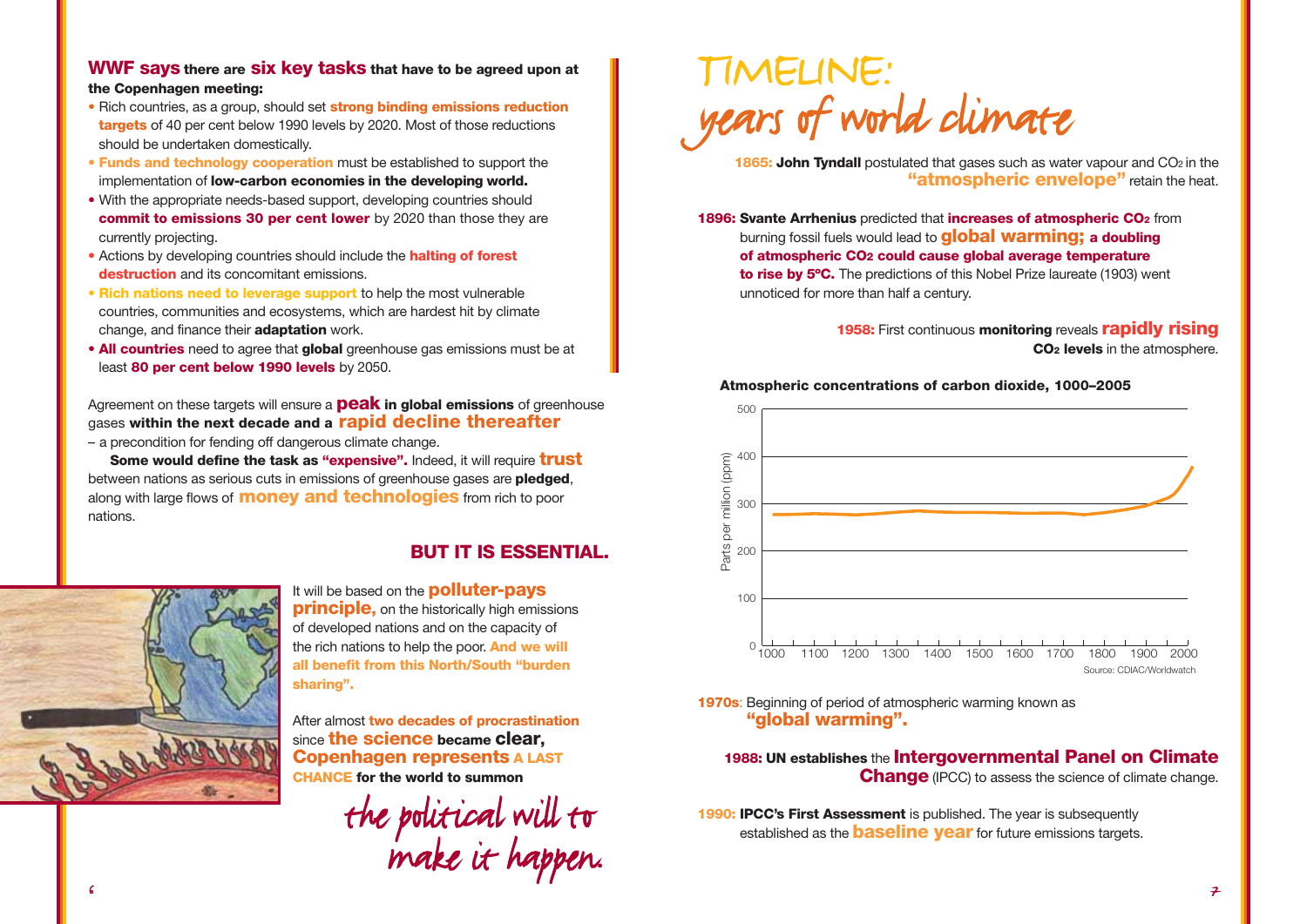**1992: Earth Summit** meets in Rio de Janeiro. Governments agree on the **UN Framework Convention on Climate Change** (UNFCCC), which commits them to preventing

**1995:** After a fierce debate, in particular with OPEC nations, the IPCC Second Assessment establishes the strong **link between human-induced greenhouse gases and climate change,** saying that "the balance of evidence suggests…." that **global warming is caused by mankind.**

> **1997: Kyoto Protocol** is agreed under UNFCCC. It includes the first **emissions reduction targets** for industrialized countries, covering 2008-2012; all major nations sign up.

**1998: Warmest year** in warmest decade in warmest century for at least a **thousand years.**

> **2001: Nations agree** on methodological and other details of the Kyoto Protocol in Marrakech. The **USA** and **Australia refuse** to ratify the protocol.

"dangerous climate change".

**2003: European heat wave,** which kills more than 30,000 people. Scientists later conclude it is the first extreme weather event definitely attributable to human-induced climate change. **Scientists report a third of the world afflicted by droughts,** double the figure for the 1970s.

> **2005: Drought** temporarily turns **Amazon** rainforest from a **carbon sink to a carbon source.**

**2007: Massive summer ice loss** in the Arctic brings fears of an ice-free north; IPCC Fourth Assessment warns of **faster and irreversible climate change;** Bali Climate Conference lays out timetable for agreeing successor to Kyoto Protocol.

> **2008: Poznan Climate Conference** in Poland; **slow progress** on negotiations as many wait for the new Obama administration in the USA to declare its hand.

**2009: Make or break vear** for the climate, with negotiations continuing for a **Copenhagen Protocol** set to conclude in **December** 





"The financial crisis is a result of our living beyond our financial means. The climate crisis is a result of our living beyond our planet's means." **Yvo de Boer, the UN's top climate official,** widely revered for his good humour, devotion to duty and diplomatic skills.

"South Africa, joined by many of our partners in the developing world, [is] committed to doing much more to combat climate change. We stand ready to contribute our fair share towards our common responsibility for the future." **Marthinus Van Schalkwyk, Minister of Environmental Affairs and Tourism, Republic of South Africa, Cape Town, 2008.** 

the Bush years of climate obduracy,

Bonn, April 2009.

"We do not doubt the science, we do not doubt the urgency, and we do not doubt the enormity of the challenge before us. The facts on the ground are outstripping the worstcase scenarios. The cost of inaction – or inadequate actions – is unacceptable." **Todd Stern, US climate change envoy,** announcing an end to





"China hasn't reached the stage where we can reduce overall emissions, but we can reduce carbon intensity." **Su Wei, Chinese climate negotiator,** April 2009, as China repositioned itself following US overtures on climate.

"The financial crisis has shown that the global sense of urgency can bring about unmatched political will and cooperation. The magnitude of the climate challenge calls for commitment of the same magnitude. History will judge us on our collective achievements." **Connie Hedegaard, Danish Minister for Climate and Energy,** who will chair the Copenhagen negotiations.

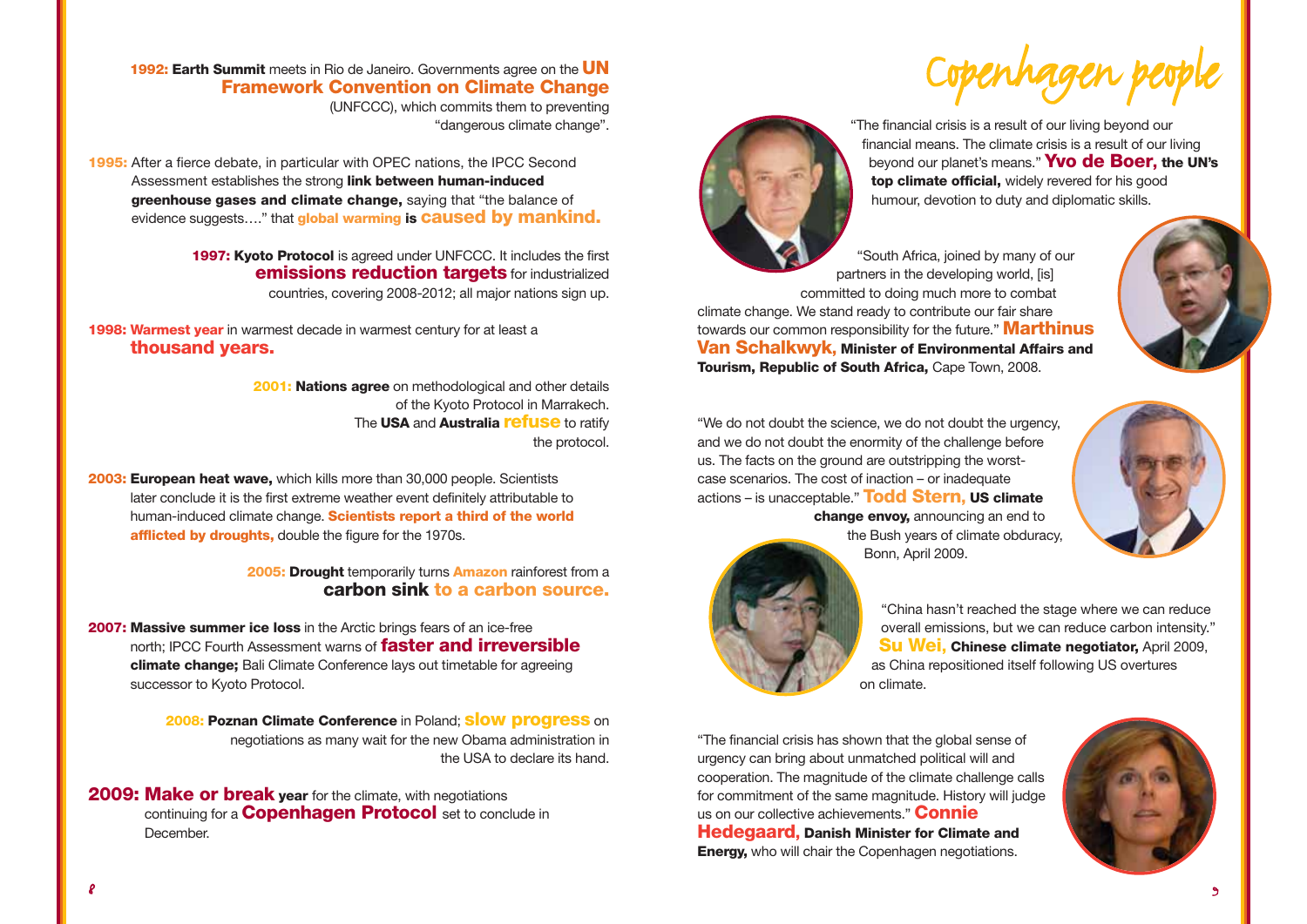

**We know greenhouse gases** such as CO<sub>2</sub> warm the air by trapping heat radiating from the Earth's surface. That is 100-year-old science. The first calculations that doubling CO2 in the atmosphere would raise temperatures by 2-6ºC were done over a century ago by Swedish chemist Svante Arrhenius. Today's climate models broadly agree.

**We know the world is warming,** on average by 0.74ºC during the past century, with most of that since 1970.

**Human-made CO<sub>2</sub>** is responsible for the vast majority of the warming. Concentrations of CO2 in the atmosphere are now almost 40 per cent above those of 200 years ago and emissions to the atmosphere have been rising by more than 2 per cent a year since 2000. This extra greenhouse gas stems overwhelmingly from humans burning fossil fuels and destroying forests, both of which are made of carbon. It would contradict 100 years of physics if this CO<sub>2</sub> were not warming the planet.

**Historic carbon emissions from fossil fuel burning, 1900–1999**  (% of total)



Moreover, **there is no alternative explanation** for the observed warming. Solar cycles have contributed on average less than 10 per cent in the past decades whereas volcanic eruptions and other known natural influences on global climate have been having a cooling influence since 1970 – the period of greatest overall warming and of the largest increase in atmospheric CO2 and other greenhouse gas levels.



**The IPCC has reported regularly on climate change science for 20 years. Its last report was "unequivocal" that climate change is with us, and is set to get drastically worse unless we take urgent action.** 

Nature, through both oceans and forests, currently absorbs about half the CO<sub>2</sub> we put into the air. The rest of it stays in the atmosphere for centuries. However, the amount of carbon soaked up by natural ecosystems is declining steadily. So stabilizing emissions is not enough. Every tonne of CO<sub>2</sub> we emit makes things worse. To stabilize temperatures at a sufficiently low level, **we have to stop emitting as fast as we can.**

#### **WHAT IF WE DON'T?**

**"Business-as-usual" looks bad for business** – and just as bad for people and nature. Global temperatures will continue to rise – by at least 2-4.5ºC by late this century. Warming will be greatest on land, especially continental interiors, and in the polar regions.

As a result of warming, with more heat energy and water vapour in the atmosphere, **climate and weather of all kinds will become more extreme.** Storms, including hurricanes, may become more intense and more frequent. Wet areas will generally become wetter and dry areas drier. Droughts, which are already more frequent, will get longer and more intense, and extend to new areas – including the Mediterranean, Middle East, Central Asia and southern Africa, which can all expect substantially less rain.

**Melting glaciers and ice sheets on land will raise sea levels.** According to analyses published since the IPCC's Fourth Assessment, we can expect more than a 1-metre sea-level rise by 2100, enough to displace at least 100 million people in Asia, mostly in eastern China, Bangladesh and Vietnam; 14 million people in Europe; and 8 million each in Africa and South America. However, sea-level rise will not stop in 2100.

### **All that could be just the start...**

"There are tipping points in the climate system, which we are very close to, and if we pass them, the dynamics of the system take over and carry you to very large changes which are out of your control."**James Hansen, NASA, June 2008**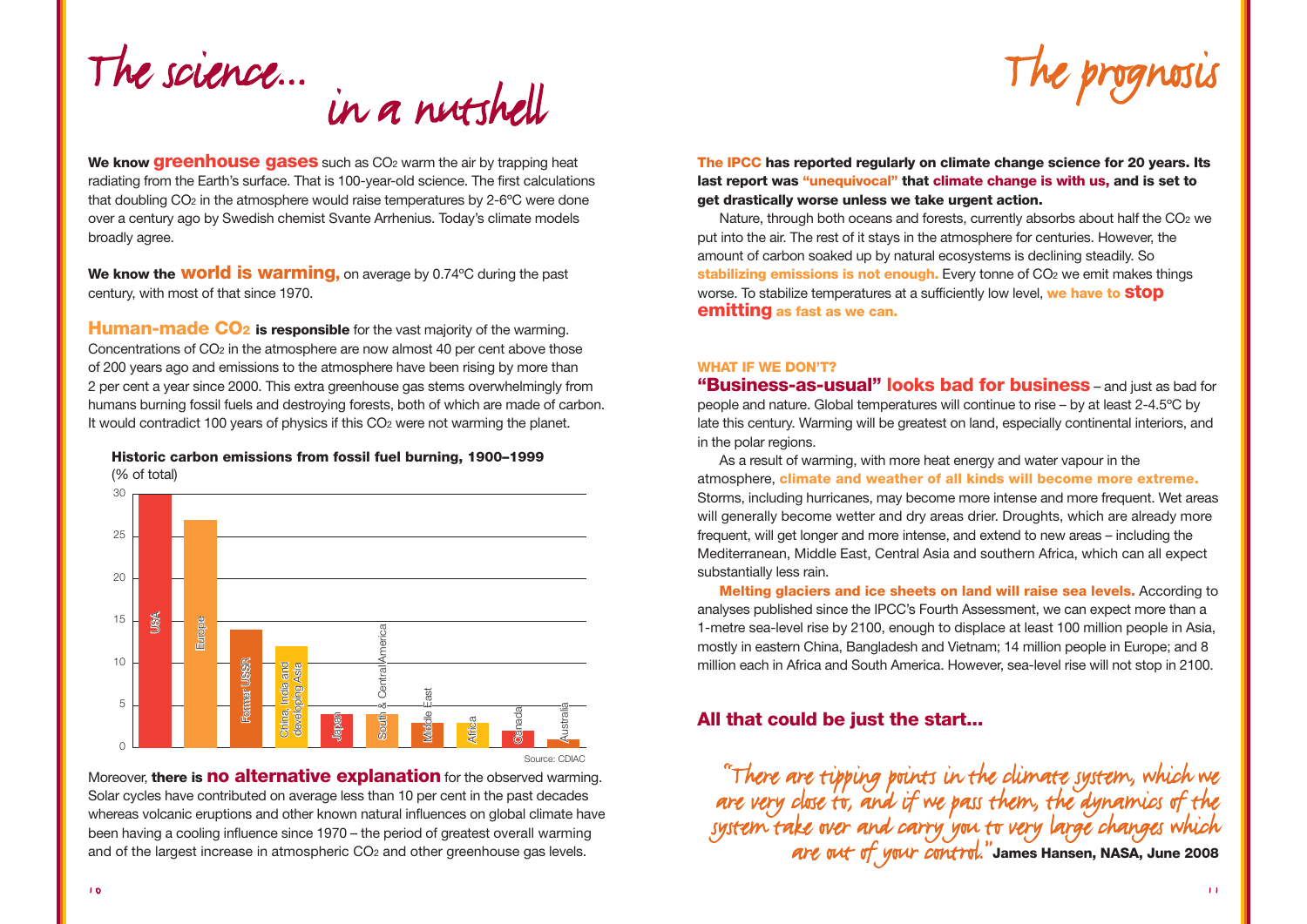### POSSIBLE tipping points include:

- **Physical break-up of land-bound Greenland and/or West Antarctic ice sheets.** These sheets are 3 kilometres thick and cover more than 2 million square kilometres each. Melting either would raise sea levels by 6 or more metres. Some climate models say 1.7ºC of warming could trigger an unstoppable disintegration of the Greenland ice sheet.
- **Die-back of the Amazon rainforest** from heat, drought and fires. This would release CO2 and warm the planet further, possibly destabilizing other forests, causing more warming, as well as meaning we lose one of the planet's most important carbon sinks and unique sources of biodiversity.
- Release of billions of tonnes of **methane** gas trapped in permafrost. Methane is a greenhouse gas, so this would add to warming. Researchers have implicated methane releases as triggering sudden global warming episodes in the past.
- **Breakdown of ocean circulation system,** causing major climate changes including a radically cooling Europe and possible failure of the Asian monsoon. The monsoon's regular and predictable onset is crucial for water supplies and food production in most of Asia, the world's most populous continent.



**SCIENCE FICTION?** We **KNOW** that past natural change in climate often happened abruptly. For instance, much of the warming at the end of the last ice age 10,000 years ago happened within a few decades.

The current risks of runaway change are not yet fully quantified by scientists. But **they are real**. One recent study put the chances of a breakdown in the ocean circulation this century at perhaps as high as one in three. In any event, the uncertainty is a cause for concern rather than complacency. It underlines the need for **frequent scientific reviews** to make sure climate negotiators know the latest science.

### CARBON BUDGETS...

how to keep below 2**<sup>º</sup>**C

Despite the uncertainties, there is a growing consensus that **preventing dangerous and irreversible climate change requires keeping as far below 2°C of global warming** compared to pre-industrial levels as possible. This may not sound a lot, but it would leave the world warmer than at any point for probably a million years.

**Going in the other direction,** only about 6°C separates today from the depths of the **last ice age**, when most of Europe and North America were covered in a thick sheet of ice and **sea level** was some **tens of metres lower.**

**To stabilize temperatures,** we have to stabilize atmospheric concentrations of CO2 and other heat-trapping greenhouse gases manufactured by humans. For convenience, scientists lump these gases together into a single figure known as "CO2 equivalent". The **current CO2** concentration is **386 parts per million** (ppm). With the other gases, it is the CO<sub>2</sub> equivalent of about **462 ppm and rising.**

To ensure long-term climate stability, with temperature rise limited to less than 2°C above the pre-industrial average, requires eventually **returning concentrations to** the CO2 equivalent of **400 ppm** and ultimately to pre-industrial concentrations.

### **BUT IS THAT POSSIBLE?**

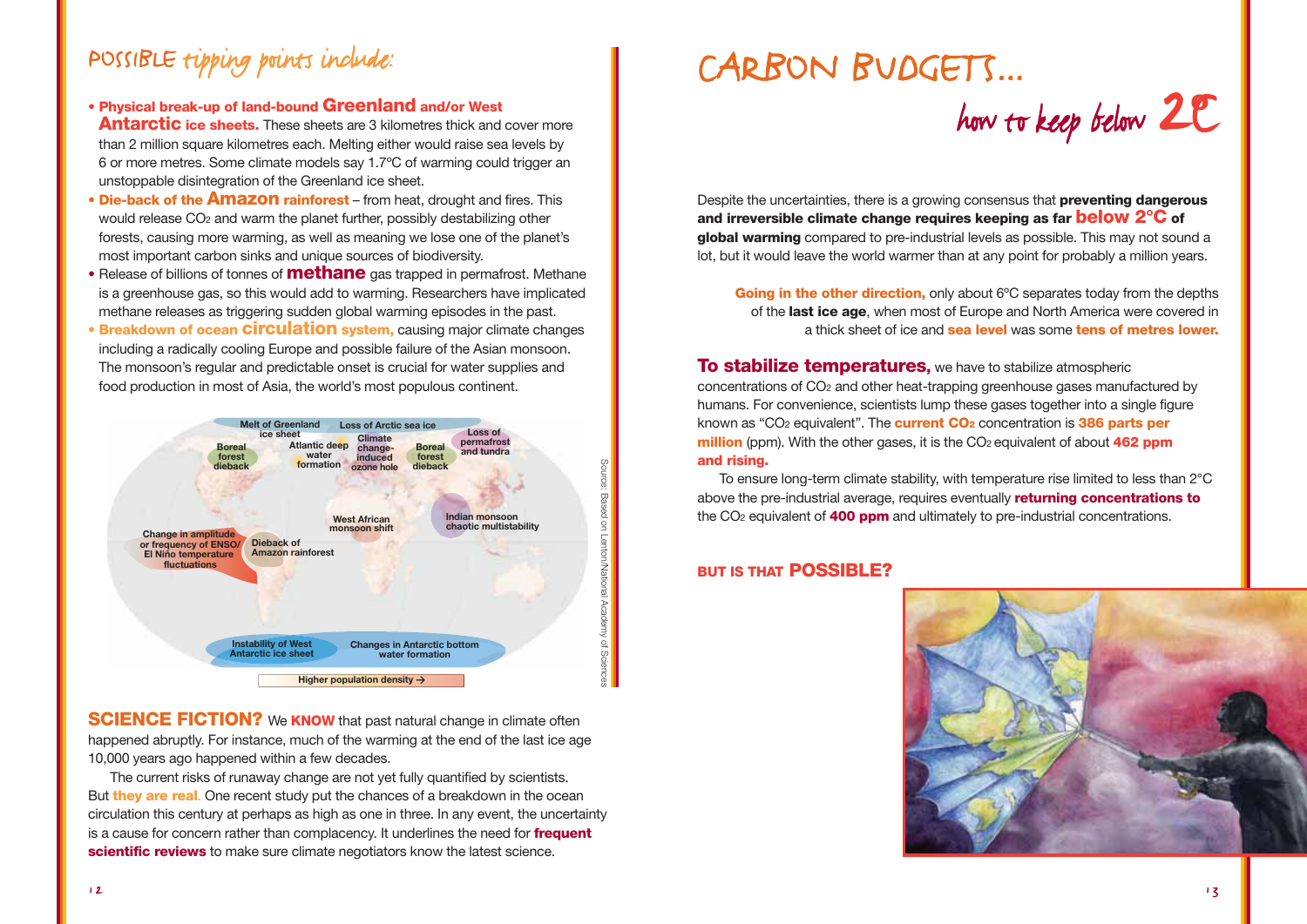Yes... it is!

**IN THE LONG RUN,** oceans and forests will absorb more of the CO<sub>2</sub> we put in the air. And **we have a few decades to act,** as there is a time-lag between



emissions and rising temperatures and because, for now, we are being protected from some of the warming by a thin veil of pollutants from smoke and other non-greenhouse emissions that reduces the sun's intensity. We can probably only afford to put about **another 1,000 billion tonnes of CO2,** or **1,400 billion tonnes of CO<sub>2</sub> equivalent, into the** atmosphere between the years **2000 and 2050.**

That is only around 20 years' worth at current emissions rates from burning fossil fuels, deforestation and changing land use. And **more than one third** of this "carbon budget" **has been emitted between the year 2000 and today.** In addition to the substantive reduction in greenhouse gas emissions, we need to embark forcefully on taking CO<sub>2</sub> out of the atmosphere.

This will require not only massive re- and afforestation, but also carbon capture and storage technologies with sustainably grown bioenergies replacing fossil fuels, and new technologies to reduce atmospheric CO2 concentrations. As the IPCC has noted, **low-carbon pathways require** a world that **by mid-century** has been turned into a **carbon sink.** Reducing emissions is not enough anymore – we need to prepare to go further.

We are sailing very close to the edge.<br>There is little margin for error.

### NATURE'S SINKS AND SOURCES

**About half of CO2 emissions from human activity are swiftly absorbed** by the two major natural reservoirs of carbon on the planet's surface: **forests and oceans.** This is lucky. The world would be a lot warmer without this free service from nature. So preserving these "carbon sinks" is vital to slowing the pace of climate change.

**But we are failing to protect these natural** reservoirs. Instead we are destroying them. And as we destroy forests, for instance, the carbon that they have been storing pours into the atmosphere. Instead of being **carbon sinks** they **become carbon sources.** Today, deforestation is contributing about one fifth of all greenhouse gas emissions.

While surviving forests continue to soak up CO<sub>2</sub>. deforestation is turning the world's forests from an overall sink to an overall source. That is why **STOPPING deforestation** is so important for protecting the climate.

A further big danger is that, even if we halt deforestation, under continued climate change many forests will succumb to global warming and release their carbon into the air, accelerating warming. During a

drought in 2005, many trees died or stopped growing – and became a **carbon SOURCE**. That year, the **Amazon rainforest emitted 5 billion tonnes of CO2**, equivalent to the annual CO<sub>2</sub> emissions of Europe and Japan combined.

**Some oceans** may also be **losing their ability to absorb CO**<sub>2</sub> as they warm. The Southern Ocean around Antarctica, previously one of the planet's largest natural carbon sinks, has been **absorbing less carbon** in the past 25 years. Nobody is quite sure why, but it is probably a combination of several factors, including limited absorption capacity due to rapidly rising emissions, enhanced gassing-out of CO2 from warmer waters, and warmer surface waters inhibiting the growth of algae which take up most of the excess atmospheric CO2.

*"*I am concerned that if the temperature keeps increasing, we won't have any living coral to take tourists to see." **Carlton Young Junior, dive master and tour operator, Belize**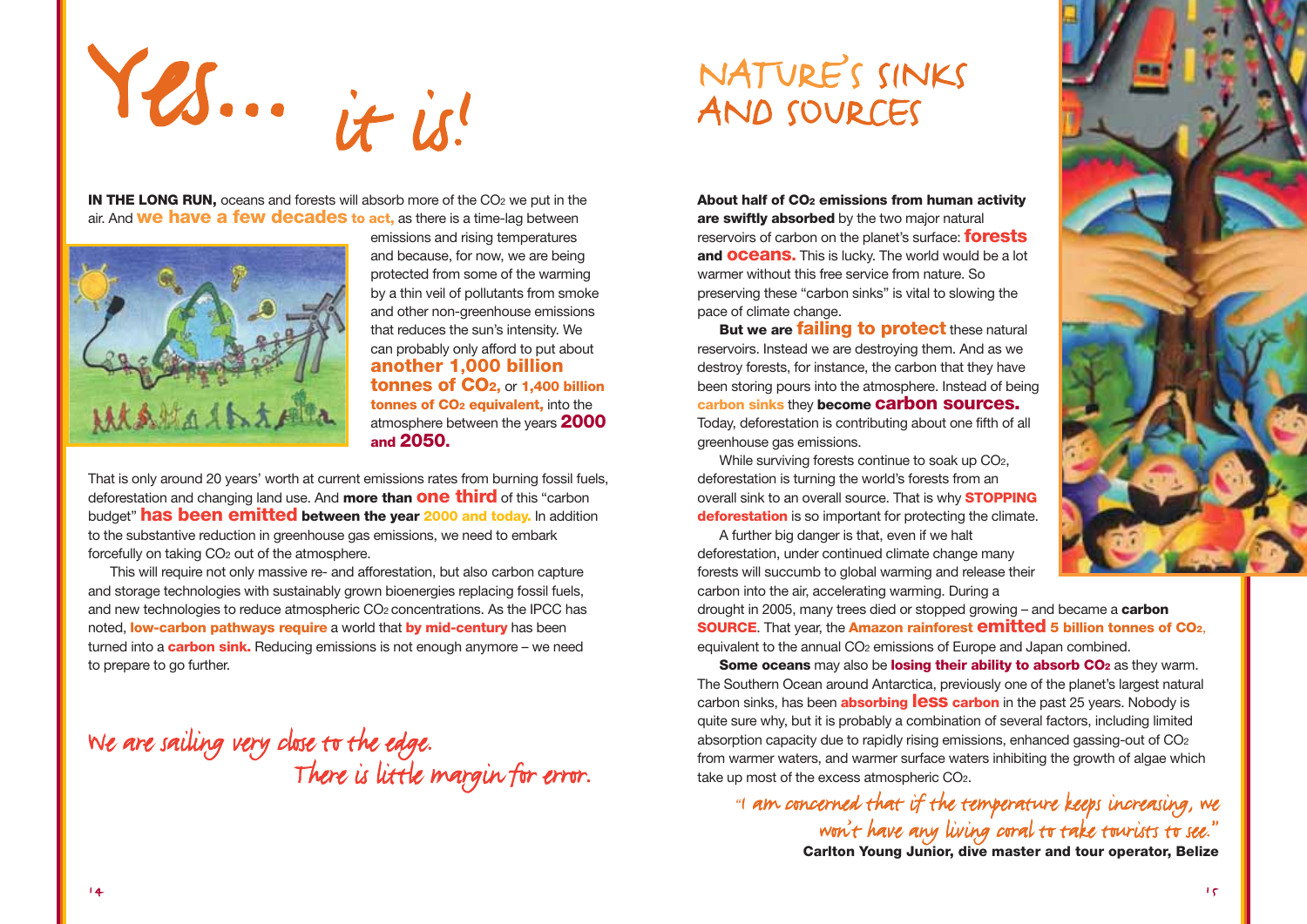# THE DEAL A brief guide to the

**The Kyoto Protocol was agreed by 184 governments** in the ancient Japanese city of that name in **December 1997.** It came into legal force in 2005, requiring **37 industrialized countries to reduce their emissions by an average of 5 per cent below 1990 levels** during the period 2008 to 2012.

The protocol was an **historic "first step"** to controlling greenhouse gases, providing a basic framework around action to combat climate change. It has led many industrialized countries to put in place the **institutions and policies needed** to achieve emissions cuts, and some countries and regions are actually beginning to reduce their emissions. But its impact on the rising trend in global emissions has been very small, and some of its mechanisms are questionable.

Countries can achieve their targets partly by investing in emissions-cutting projects in other countries. Presently, the biggest of these "flexibility mechanisms" is the **Clean Development Mechanism** (CDM), which allows investors in emissions-saving projects in developing countries to offset the savings against their own emissions back home, or to **sell "carbon credits"** on the open markets to other polluters.

The CDM has so far registered more than a thousand projects, with another 4,000 in the pipeline. **These could eventually result in reductions in emissions greater** than the combined current emissions of Australia, Germany and the United Kingdom. Projects range from wind turbines in India to capturing and using methane from landfills in Brazil to geothermal plants in Central America.

But there has been concern that, while a few countries (China, India, Brazil and Mexico, in particular) have attracted the chief share of projects under this mechanism, the **least developed nations – particularly in Africa – have been left out.** There is also concern that too many projects deliver few real cuts in emissions. Reform of the design and areas of use of the CDM is widely seen as necessary to ensure that it really does deliver reductions in emissions.

**Countries with Kyoto targets** can also redistribute their emissions entitlements among themselves (as the European Union countries have done) or trade them. These trades are intended to make climate protection more **cost-effective** by maximizing emissions reductions where it is least costly to carry them out.

"I have photographed the annual polar bear congregation on the Hudson Bay in Canada for 20 years. The winter is coming later every year. Each additional week they can't get out onto the ice to hunt means the polar bears have less body fat and are less healthy.<br>They are getting smaller and lighter. If the trends continue, polar bears on Hudson Bay will be a thing of the past within the next 20-30 years."

**Daniel J. Cox, wildlife photographer, Canada**

**Developing countries** have their own Kyoto obligations but **NO binding emissions targets.** By engaging in the CDM they can, for example, receive funds for reducing emissions intensity. Industrialized countries have the obligation to support developingcountry efforts through financial help and technology transfer.

Next to securing emissions reductions, the recent negotiations also set up an **adaptation fund** to help the most vulnerable countries cope with changing climate. It is funded by a 2 per cent

levy on CDM transactions. But **NO projects have yet been funded** under this mechanism.

The protocol's **sanctions against backsliders** have had little **LITTLE EFFECT.** Canada is currently racking up emissions more than 25 per cent above 1990 levels, when its target is a 6 per cent cut, and the USA withdrew from the protocol altogether in 2001.

The Kyoto Protocol is far from perfect, but it is still important. And now, with its current emissions reduction targets **EXPIRING** at the **end of 2012,** the next steps must be taken as a matter of urgency – building on its basic framework and creating something **more ambitious and broader in scope** that addresses the scientific imperatives of climate change.

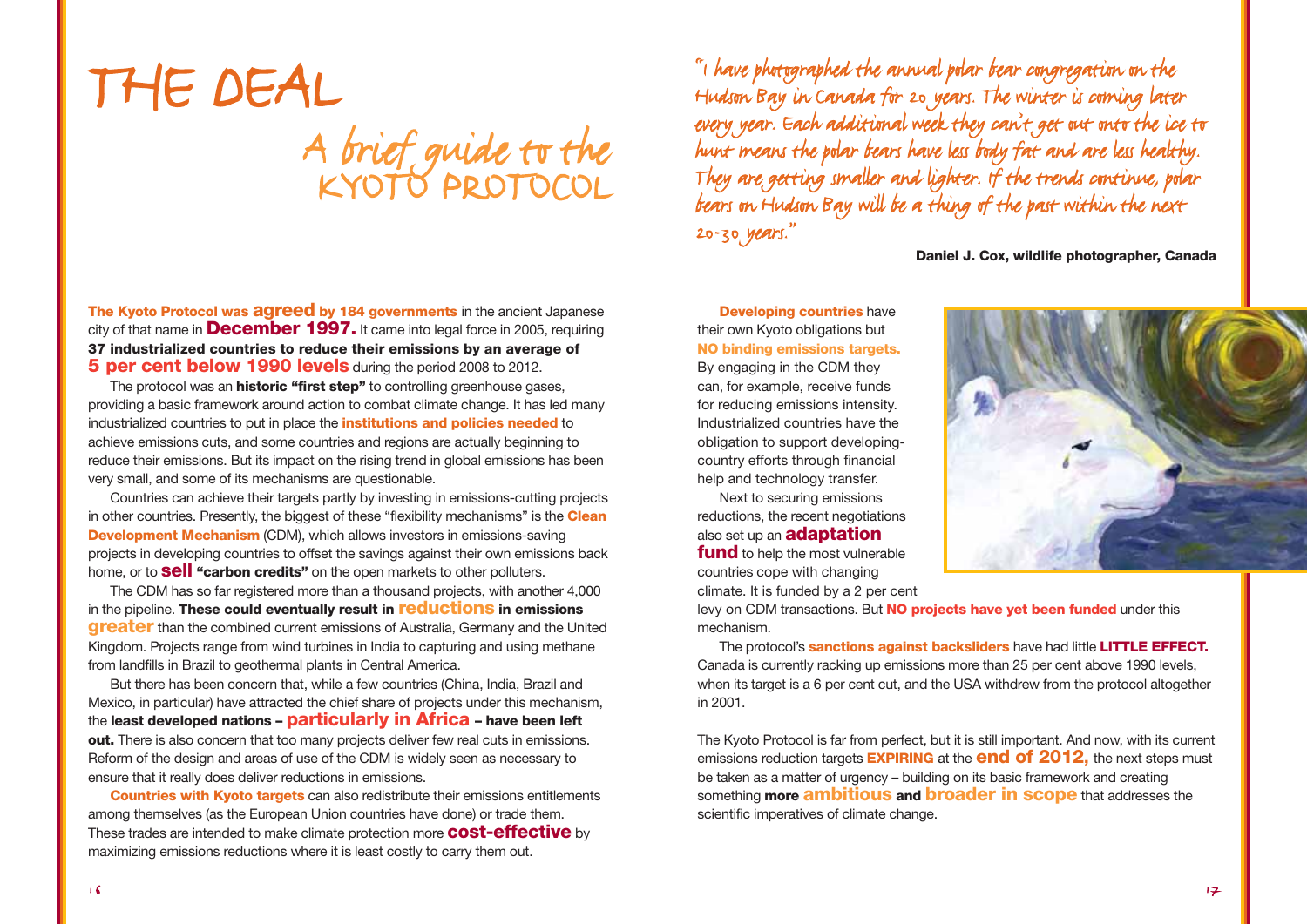### CUTTING EMISSIONS by 80per cent



#### **Copenhagen has to do better**

**than Kyoto.** The world is hotter today, climate change greater, and global emissions of greenhouse gases 25 per cent higher than in 1990. Thanks to a decade of science and two more IPCC reports, we also **know with greater certainty** (and alarm) the dangers we face if we do not act.

Most nations agree on the need to keep warming below 2°C. And they agree, in theory at least, that the world needs to establish an emissions trajectory for the coming decades to **ensure stabilized concentrations** of greenhouse gases in the air at a level low enough to achieve that. No more *ad hoc* deals: Copenhagen must be based on a **rigorous scientific assessment** of what needs to be done to prevent climatic disaster.

The science currently suggests that we should not emit more than about 1,400 billion tonnes of CO2 equivalent between 2000 and 2050 if we are to give the world a **chance of staying below 2ºC** of global warming. That will require reducing global emissions to at least 80 per cent below 1990 levels by 2050. Global emissions will need to **peak around 2015** and then to start **FALLING sharply.** Even so, we will almost certainly require negative emissions after 2050 to get atmospheric CO2 concentrations down to acceptable levels. That is, we will need to **suck CO2 out of the air** – by planting forests or by other **technological** means.

"We live on an island and frequently witness nature's fury with Land and cattle. When it retreats, our land is highly saline and useless for cultivating crops. Things are changing fast. I have<br>already lost two homes and now I fear for my third. We are completely helpless due to lack of advance warning. We can't even collect our belongings and move to safer places."**Intaz Sah, coastal India** 

**The targets for 2050 must involve all industrialized countries.** But they will also need to involve **all other major emitters.** Certainly, the highest-emitting countries that collectively produce 80 per cent of the world's emissions need to be involved as soon as possible. By then, however, we should expect the world to be **embracing** a future of zero carbon emissions using **clean energy technologies** out of choice rather than "burden sharing". We will have kicked the carbon habit in the same way that 20th century industrialized countries decided to banish killer coal smogs.

Action must be taken in industrialized countries (and the USA needs to rejoin a global climate framework) and should also involve newly industrialized countries like Malaysia, the Republic of Korea, Saudi Arabia and Singapore, and emerging economies such as China, Brazil, Indonesia, India, South Africa and Mexico.

> So how do we ensure that global emissions peak and then<br>decline within the next decade?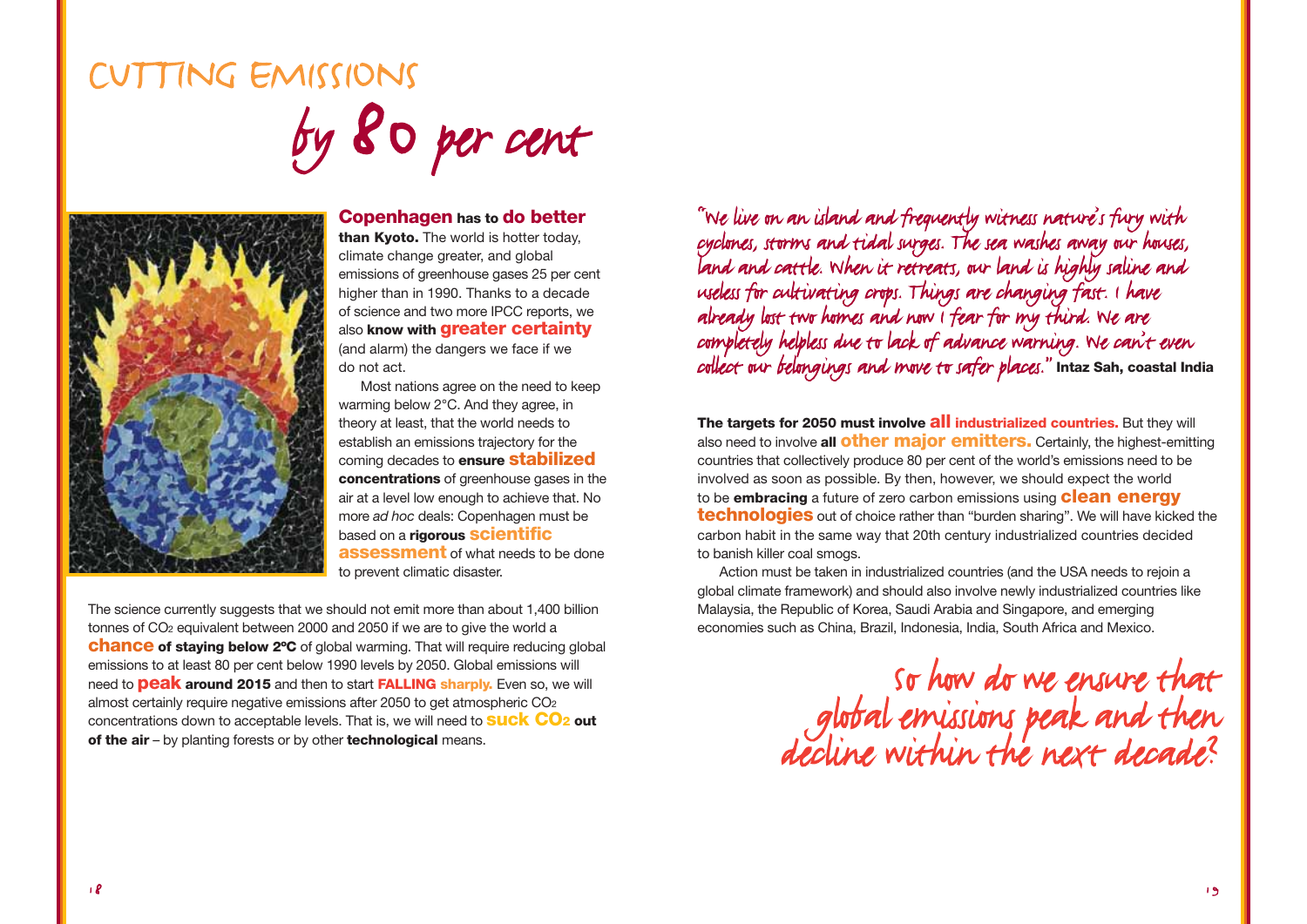### Taking RESPONSIBILITY... targets for industrialized nations



Based on IPCC science, the Bali Climate Conference in 2007 noted that **industrialized nations** should aim to **cut their emissions by 25-40 per cent** from 1990 levels by 2020 as an interim measure, with much deeper cuts later to keep global warming at a low level. By early 2009, **most nations' promises** remain **below** this range.

Leading the way are **Norway**, with the intention of reducing emissions by 40 per cent, and **Japan** with a reduction of 25 per cent. The **European Union** has put forward a unilateral 20 per cent reduction, with the possibility of moving to 30 per cent if others follow suit. However, the EU's proposal has too many options for

offsetting, which would in effect mean emissions reductions at home of no more than 5 per cent between now and 2020. Norway's commitment also includes provision for substantial amounts of offsetting, rather than reduction of domestic emissions.

The **US administration** has announced its intention to bring emissions back **down to 1990 levels** by 2020, with further cuts under consideration. Canada has made little if any effort to curb its emissions in line with its Kyoto commitments.

**This is NOT good enough.** The fewer cuts we make, the more we lock ourselves into dirty infrastructure, and the more we risk exceeding the 2°C threshold. WWF asks that **ALL industrialized countries** make binding commitments to achieve cuts of 40 per cent from 1990 levels by 2020. Most of these cuts must occur at home.

**Failure** by industrialized countries to reach such a target will also dramatically reduce the world's options in future decades. In particular it will **use up atmospheric "space"** for emissions that should be left for poorer countries as they develop their economies. This especially applies to the least developed nations. In this zero-sum game, **every tonne emitted by a developed country is a tonne that cannot be emitted by a developing country.**

Nor can we leave things till 2020. There cannot be a gap between the Kyoto compliance period of 2008-2012 and the next. Copenhagen needs to agree targets for a compliance period running from 2013 to 2017. And it should set a date for negotiations on **targets for 2018-2022 to begin not later than 2013.**

WWF also believes **there should be an emergency review clause, so the world can react promptly to any worsening in the news from scientists.**



**The Kvoto Protocol divided the world** between rich industrialized nations that were given emissions targets (so-called Annex 1 countries) and the rest. But the world isn't quite so simple. Some non-Annex 1 countries have become **newly industrialized,** and are now richer than some Annex 1 countries such as Romania and Ukraine. And thanks to their booming economies, several now have higher per capita **emissions** and higher per capita **income.**

**WWF believes these countries** can no longer shelter behind their formal status as developing countries. They must accept their responsibilities as newly industrialized economies and **commit to binding emissions targets.** 



**Change in carbon emissions from fossil fuel use, 1990–2005 (index)**

For instance, per head of the population, **Malaysia's** emissions from burning fossil fuels are now the same as those of Britain, and more than twice those of Romania. **Taiwan, the Republic of Korea** and **Israel** have doubled their per capita emissions since 1990, again to European levels. **Singapore's** emissions are up by nearly 50 per cent and now higher than most European countries'.

**Many Gulf States,** having been excused from Kyoto Protocol targets, have even higher emissions. **Saudi Arabia** has almost doubled emissions since 1990 – they are now higher per capita than for any European country except Luxembourg. The **United Arab Emirates, Bahrain, Kuwait** and **Qatar** now occupy the top four slots in the per capita league table. The top spot is held by **Qatar,** whose emissions have **risen more than four-fold since 1990** and, per capita, are now **three times those of the USA.**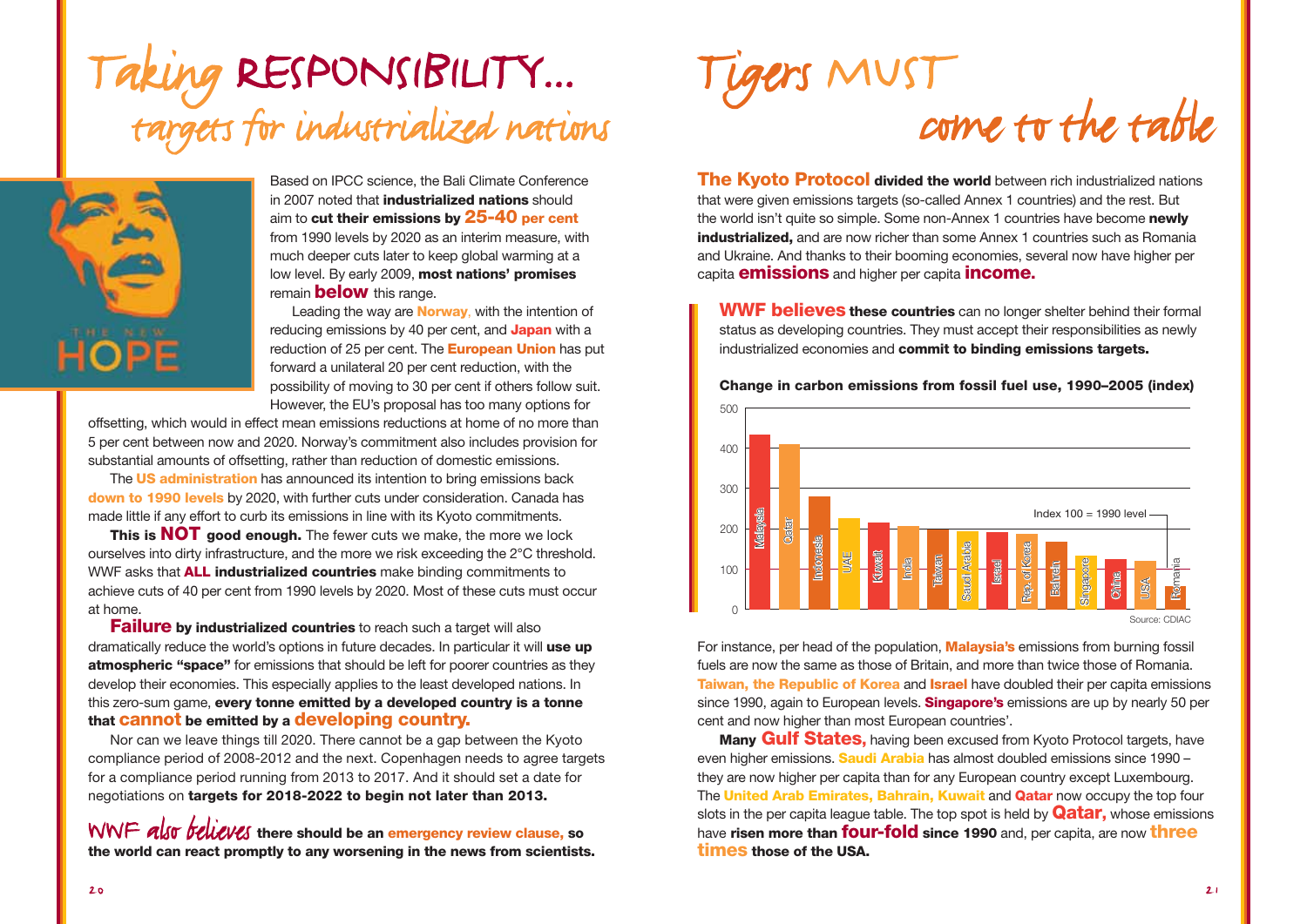

In Kyoto, **developing countries such as China, India and Brazil accepted many responsibilities,** but **without** emissions **targets.** With the exception of the newly industrialized countries, their emissions per head of the population remain small compared to those of industrialized countries. **China,** for instance, **emits AS MUCH CO2 as the USA,** but has a population four times greater, so its per capita emissions are lower. Also, their historical contribution to the gases accumulated in the atmosphere is smaller than their current emissions. For comparison, the 100 leastemitting countries are together responsible for only 3 per cent of all global emissions.

Nonetheless, **developing countries' emissions are rising** as their economies grow, and now make up around half of global emissions. Nobody on the planet – rich or poor – can afford for their economies to follow the same "business-as-usual" development route as their dirty forbears.

**WWF says the emissions** from developing nations need to deviate from business-as-usual as quickly as possible, reaching **30 per cent lower than they would otherwise have been by 2020.**

**THIS IS A MAJOR AND CONTROVERSIAL CALL ON DEVELOPING COUNTRIES, but there is a planetary imperative, and it can be done in a way that is fair.**

**The planetary imperative** can be reconciled with **basic fairness** if rich nations pay for the extra costs involved in this new greener pathway to development. It is, after all, only necessary because developed countries have warmed the planet and taken up most of the atmospheric "space" for greenhouse gases.

"The monsoon is arriving later and for a shorter season. Because of<br>the changes, not as many blue crabs swim here from the south<br>China sea. The harvest has dropped from 300 grams for every<br>trap to just 30 grams. In Decembe

**Christopher Kong, crab fisher, Sabah, Malaysia**



### The GOOD news... **for DEVELOPING countries**

is that by **"leapfrogging"** conventional technologies and adopting low-emissions methods and processes, they can avoid many of the unpleasant downsides of those technologies – the local pollution, ill-health for people and damage to nature. **The green low-carbon technologies are also more efficient.** They will save money in the long run.

### The GOOD news... **for DEVELOPED nations**

is that the planet's life support systems may yet be able to escape the consequences of **pollution-intensive industrialization.**

#### **A handful of developing countries are already taking up the challenge.**

**Indonesia** announced a voluntary carbon reduction target at the G20 meeting in September 2009, committing to reduce emissions by 26 per cent by 2020. **South Africa** has committed to ensuring that its emissions peak and start to decline by the early 2020s. **Mexico** has promised to reduce its emissions by 50 per cent between now and 2050, and in April 2009 agreed a deal with the Obama administration to cooperate on cutting emissions. **China, Brazil** and **India** are reducing the carbon intensity of their economies and building renewable energy industries. Recently the **Philippines** agreed on a 50 per cent renewable energy target for 2020, and large deforesting nations such as **Brazil** embraced very ambitious objectives to reduce deforestation by about 70 per cent by 2020.

WWF proposes **that developing countries draw up national low-carbon action plans.** These should be based on their own priorities for sustainable development but should meet the target of 30 per cent deviation from business-as-usual. Some of these "deviation actions" will pay for themselves. Many others will require investment and technological support from industrialized countries – reflecting the **historic responsibility** of the long-term polluters.

The **least developed countries** may want to draw up low-carbon development plans as part of their development strategies, and WWF encourages them to do so. But they should **NOT HAVE** to take such actions for the time being.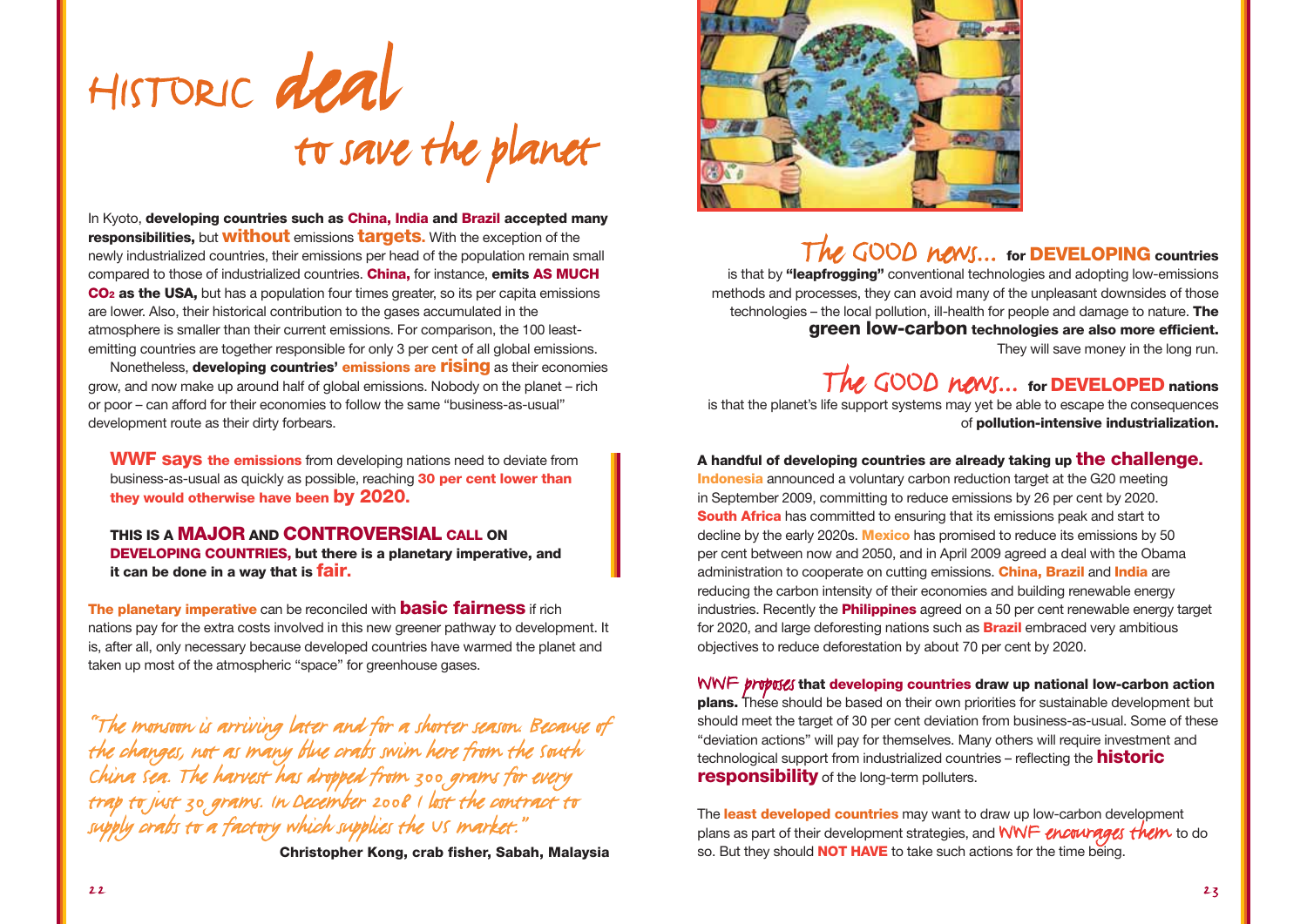### Bunker fuels... an emissions BLACK HOLE

The Kyoto Protocol does **not control** emissions from international **aircraft and shipping** because negotiators could not decide who should be responsible. Should it be the country from which the **ship or aircraft departs,** the country where **it arrives,** or the **nationality** of the **vessel** or **passengers** or **goods?** The protocol left it to the International Maritime Organization (IMO) and the International Civil Aviation Organization (ICAO) to take action.

**NOT MUCH HAPPENED.** But meanwhile, emissions from **aeroplanes** and **ships continue to rise.**

Resulting from their stronger impact on the atmosphere compared to CO<sub>2</sub> emissions alone, aviation emissions (based on conservative assessments) are responsible for around 5 per cent of global warming, the order of magnitude of the emissions reductions asked of developed countries in the Kyoto Protocol. Shipping contributes another 3 per cent. Coming up to Copenhagen, **everyone agrees this loophole must be plugged.**

**BUT HOW?** Today there are even **more options** on the table.

The simplest option remains to agree on **which country** must take responsibility for emissions (the port of embarkation, say) and then add emissions to national totals and integrate them into the targets for industrialized countries. **Industrialized nations oppose this.** They say we need a global solution as these are global sectors. They say it will discriminate unfairly against their air and shipping lines.

They suggest instead that **both industries** should, in effect, be **treated as "countries"** on their own. So international aircraft emissions would have their own targets, controlled and enforced by ICAO, the specialized United Nations body that deals with aviation. Likewise for shipping.

But this proposal falls foul of developing countries. It infringes their current right not to face legally binding emissions targets. **Small island states worry** that this might impact badly on their vital tourism industry and on food imports. With **no obvious compromise** available, this could turn into one of the more contentious issues in Copenhagen.

**WWF believes that integrating emissions** from these sectors into the national targets of developed countries would deal with the majority of their emissions. Equally, the developing world should take action. In addition, a **tax on bunker fuels** could raise funds for adaptation to climate impacts, while promoting low-carbon development.

The deal... ADAPTATION

**Climate change is with us.** It is already damaging lives, livelihoods and nature's life support systems. The natural disasters it is aggravating are **killing people.** The world has to adapt to inevitable climate change while working to prevent yet worse from happening. If the weather is going to be more dangerous, we need to build into our world a new resilience to everything it can throw at us.

Many of the nations **most in the firing line** from climate change are those **least responsible** for it. Around 100 countries account for about 3 per cent of emissions. They are poor and in parts of the world where the climate – already a dangerous beast – is becoming increasingly threatening.

The average emissions of some **150 million Bangladeshis** are one-sixtieth of those of **the average American.** But that won't protect them from rising sea levels, storm surges, salinated soils and more intense typhoons.

Typical of many African countries, **the personal carbon footprint** of the average citizen of Burundi is roughly **the same** as that of a **Western householder's TV in standby mode.** But climate change is predicted to cut the yields of their farms by 30 per cent or more through drought and heat.

**Vulnerable island states** in the Pacific and Indian Oceans like **Tuvalu** and the **Maldives** face storm surges, coastal erosion and rising sea levels that may make them uninhabitable within the next half century. Where do we expect the inhabitants of these islands to go? Will the industrialized countries with the greatest responsibility for causing climate change give them refugee status?

And is it FAIR for them to be FORCED to move?

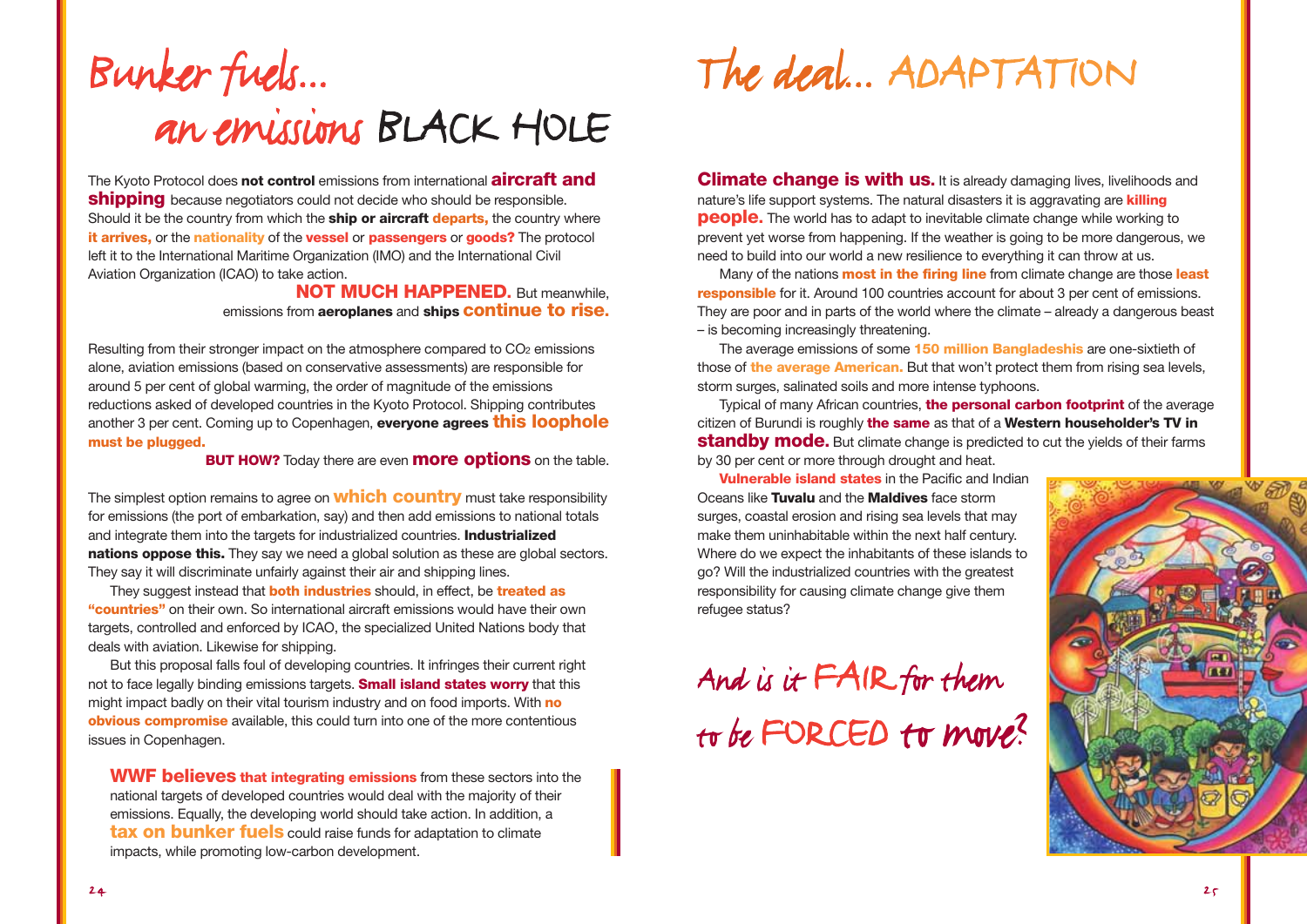Here too, developed countries have **an obligation to fund adaptation** among poor nations that are victims of climate change. International law, based on the well established "polluter-pays" principle, suggests there is a **legal duty** on major CO2 emitters **to protect** such countries.

A good starting point is the **Adaptation Fund,** the only fund established on climate change that is democratic, with proper representation for developing countries. Its main source of money is a 2 per cent levy on the Clean Development Mechanism.

**WWF says that is not enough.** After eight years, the Adaptation Fund is still not operational. The industrialized countries, which are mainly responsible for climate change so far, have to accept their responsibilities by paying to protect the most vulnerable victims. One way would be a "polluterpays" tax on airline tickets or a levy on shipping. In addition, countries need to create an international insurance mechanism to help victims of climate disasters.

### PAST BROKEN PROMISES

Under the Kyoto Protocol, **the 48 least developed nations were provided with money** to draw up **National Adaptation Programmes of Action** (NAPAs). The idea was to identify the most urgent actions needed, such as making glacial lakes in mountain regions safe, or shoring up coastal defences. A fund was established at the Global Environment Facility.

To date, **39 NAPAs** have been completed and nine more soon will be. **But there is no money** to carry them out. As a result, only a handful of specific projects identified in the programmes have been drawn up in detail and submitted for cash. The programme has stalled. **The promises made** by industrialized countries to fund adaptation to climate change in countries that are least to blame **sound hollow.**

**WWF says industrialized countries should** quickly – this year – **release US\$2 billion** into the Adaptation Fund to allow projects to be carried out. This is an urgently needed gesture of faith that **would improve the atmosphere** for talks in Copenhagen.

# HOW adaptation<br>CAN work

**Sometimes people need engineering** *urgently***.** As the Himalayan glaciers melt, huge lakes of meltwater form in narrow valleys behind often flimsy natural dams made of debris. As the lakes fill, they can become **unstable and eventually the dams break,** unleashing a wave of water down the valley. **BHUTAN** has more than 2,000 glacial lakes, of which 24 have been identified as candidates at **risk** of causing sudden floods. It needs engineers to assess the lakes and drain them before disaster strikes.

"I can still hear the loud roar that came before the waters from from a melting glacier and it suddenly burst. I was just a<br>teenager then. We watched as the water mangled 14 suspension bridges and damaged many of our homes and businesses. Five people died in our village. Today I rely on income from tourists who come to my lodge. I doubt that my family would be able to recover from another flood."

### **Ang Maya Sherpa, Nepal**

Sometimes, people need **early warning** and help **preparing for disaster.** Rising sea levels leave coastal zones ever more vulnerable to high tides and storms that can wash away whole communities. Bangladesh **lost 138,000 people** in a cyclone in 1991. Since then, it has done a lot to make its citizens safe by building flood shelters on top of dykes. What it now needs is better cyclone warning systems so that people know when to head for the shelters.

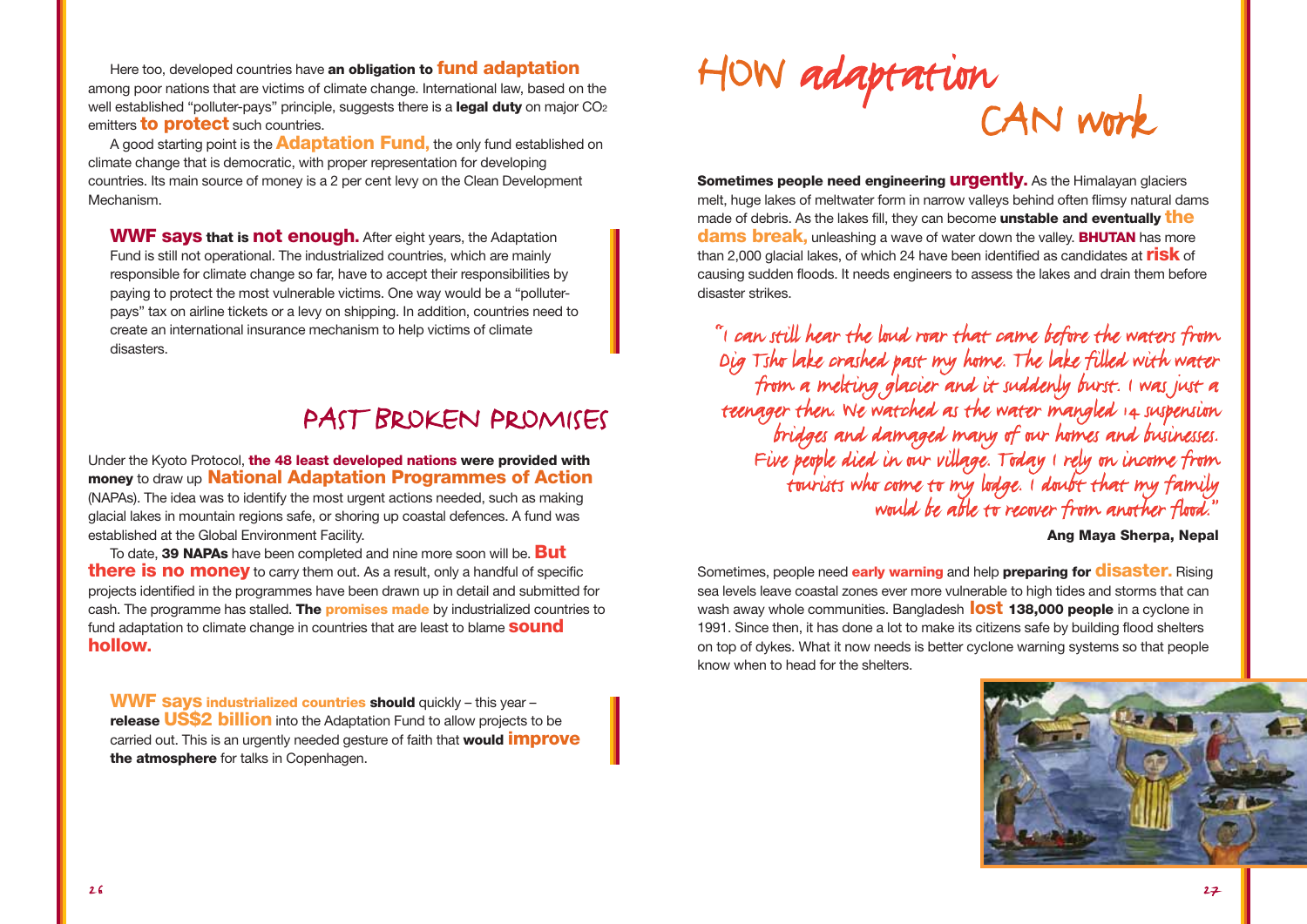### People need good and applicable science...

### The deal... TECHNOLOGY



**As climate changes, tens of millions of subsistence farmers** will need new seeds so that they can resist higher temperatures and longer droughts. Parts of **southern Africa** already face reductions in crop yields of 30 per cent or more, unless their crops are made **more drought tolerant** and thus **climate proof.** As diseases spread with climate change, new **vaccination programmes** will also be needed – for farm animals as well as humans.

Ecosystem-based adaptation<br>Often what is most needed is the **protection of ecosystems** that **buffer** climate change and its effects. Nature provides many **"ecosystem services"** for us. Using nature is often the cheapest way to protect coasts from storms and rising tides.

For 15 years now, Vietnamese communities organized by local chapters of the Red Cross Association have been **planting mangrove forests** on shores most vulnerable to typhoons. Mangroves break up waves and absorb storm energy.

In 2000, when typhoon Wukong hit, **areas** that had been planted **remained safe,** while neighbouring provinces suffered badly, with broken houses and dead bodies littering the shoreline. So far, 12,000 hectares have been planted at a cost of about US\$1 million, **SAVING** an estimated **US\$7 million** in bills for maintaining dykes.

Inland, **rainforests stabilize soils,** protecting against lethal landslides after storms. They also stabilize river flows, generate rain and protect against droughts. Brazilian agriculture and rainforests are often seen as competing for land. But the **farms need the rainforests,** because they provide the rain on which the farms depend. **Remove the forests** and everything will turn to **wasteland.**

**WWF says nations need to make a special effort** to maximize the benefits of ecosystem-based adaptation. It will probably deliver the best valuefor-money. **Protecting this natural infrastructure** is at least as important as maintaining infrastructure like roads and coastlines.

The phrase **"technical fix"** has become pejorative.

But the truth is that **technology will be at the heart of any solution** to climate change. It has to be.

In the coming half century, the **world's population is bound to grow,** even though it may be stable by around 2050. We will have to **feed, clothe and sustain 8-10 billion** people. So consumption of many resources is also bound to grow, even if richer countries manage to restrain themselves. Top of the list will be the need for

energy. Some **2 billion people** round the world are still **without basic electricity** supplies.

So if we are to provide 8-10 billion people with energy while reducing emissions by 80 per cent, we **need to transform** how we generate and use energy in homes, factories, offices and public spaces, and for transportation.

That requires efficient technologies combined with **redesigning our lifestyles** and living environments – for instance by building urban areas where local services can be reached on foot, and the rest by mass transit systems rather than cars.

We need to get the **new ideas and**

**technologies** fastest to the countries that are developing their energy infrastructure most rapidly. The International Energy Agency estimates that, in total, US\$26 trillion will be invested worldwide in energy between 2006 and 2030, and more than half of that will be in developing countries.

> Developing countries need to "leapfrog" to the new technologies without passing through the dirty and polluting route that most industrializing countries have taken to date.

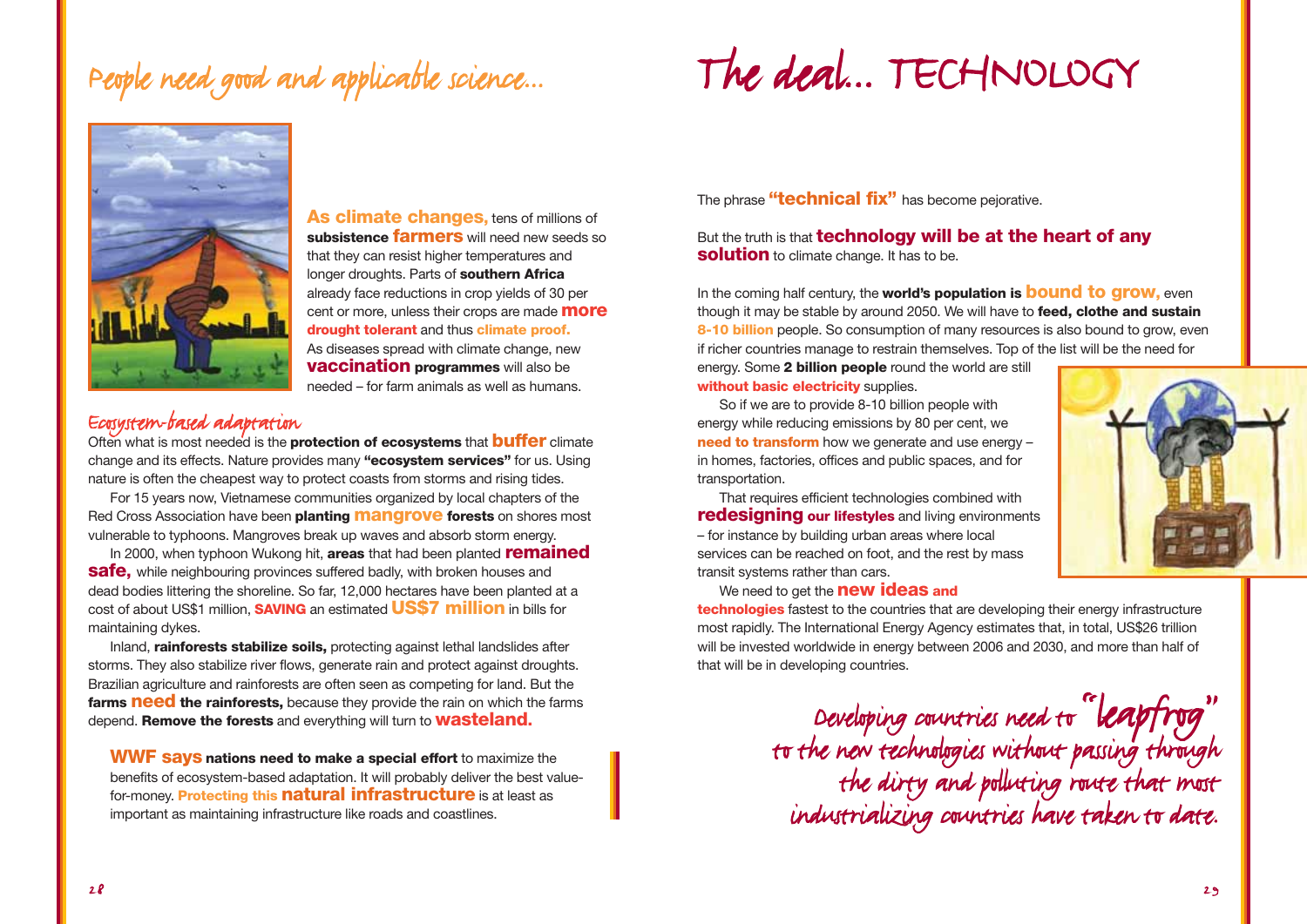### We know most of the technologies that will be required.

**Wind energy technology** is well developed and **not expensive.**

Industrialized countries such as Germany, Spain, Denmark and the USA are investing heavily in it. Among developing countries, it is chiefly India and China that have adopted it on any scale. But many others could take similar steps if supported by investment from rich countries. They need **training, technical skills,** and **help** in compiling wind atlases and integrating wind power with more conventional electricity generators in a grid.

**Solar power** is fast emerging too. Until recently this has mostly meant **photovoltaics** (PV), in which sunlight is converted directly to electricity. Buildings can be built with PV cladding to power and air-condition themselves from the sun. But there is also growing interest in **concentrated solar power,** which uses mirrors and lenses to focus solar energy to heat water that then runs conventional power turbines. The first such power stations to be operational at industrial scale are in Spain and the USA. In theory, large areas of desert from Nevada to Algeria to India could be covered in mirrors catching the sun's energy. Making concentrated solar power work is of global interest as a **potential large source** of clean energy.



**Future vehicles** are likely to be driven by either electricity or hydrogen (which, however, requires large amounts of electricity for manufacture). Electric cars, just by means of physical laws, are inherently much more efficient than those fuelled by liquid hydrocarbons such as oil. **Electric cars** are the political **"flavour of the year"** in 2009. But how climate friendly they are depends crucially on **how the electricity is generated.** If we end up burning more coal the gain is small. The future is a super-efficient transport system run on electricity produced from renewable sources.

**Electrification of public transport** also makes mass transit much more environmentally friendly. Trams, electric buses and trains must replace urban and regional diesel-powered systems. **Electric high-speed trains** between city centres such as those in parts of Europe do already substantially reduce the need for aviation. In addition, freight must go back on rails.

Other natural sources of energy that can be harvested include **tidal** and **wave power,** and **geothermal energy** (hot rocks).



**Biofuels** have been heavily criticized for taking the land and water needed for growing food. Some also have a large carbon footprint during production. But future biofuels, particularly those **using waste products** from farming and those from agroforestry and woods, may be a better bet. Biofuels may also have a long-term future for aviation. **Solid biomass** generally, in particular from new and sustainably managed forests, is a crucial renewable means of replacing coal in power generation and providing reliable fuelwood for many poor communities in developing countries.

**Carbon capture and storage** is a set of technologies that would capture CO<sub>2</sub> emissions from large installations that burn fossil fuels, and store it permanently deep underground in old oil and gas fields or in some types of aquifer. The technology still has **some way to go** to become commercially available on the scale needed – and does itself produce some emissions. But it could one day reduce emissions from burning coal by 90 per cent and more – in other words well below those of burning natural gas. Carbon capture and storage could also be used with biomass fuels, making electricity production **"carbon negative".** In addition, it could be applied on **<sup>a</sup> large scale** to other carbon-emitting and energy-intensive processes such as cement and steel production.

The potential of **nuclear power** as a source of large-scale electricity is often **overrated.** WWF believes that the **risks** of nuclear proliferation, waste disposal, accidents and future shortages of uranium fuel make it an unsafe, unwise and **unsustainable option.**

Methods for **capturing and using methane** emissions from agriculture, landfills and gas pipelines are **quick, cheap** and have a **fast climatic payback.** Methane only lasts in the atmosphere for about ten years, but during that time it is 20 times more potent as a greenhouse gas than CO<sub>2</sub>.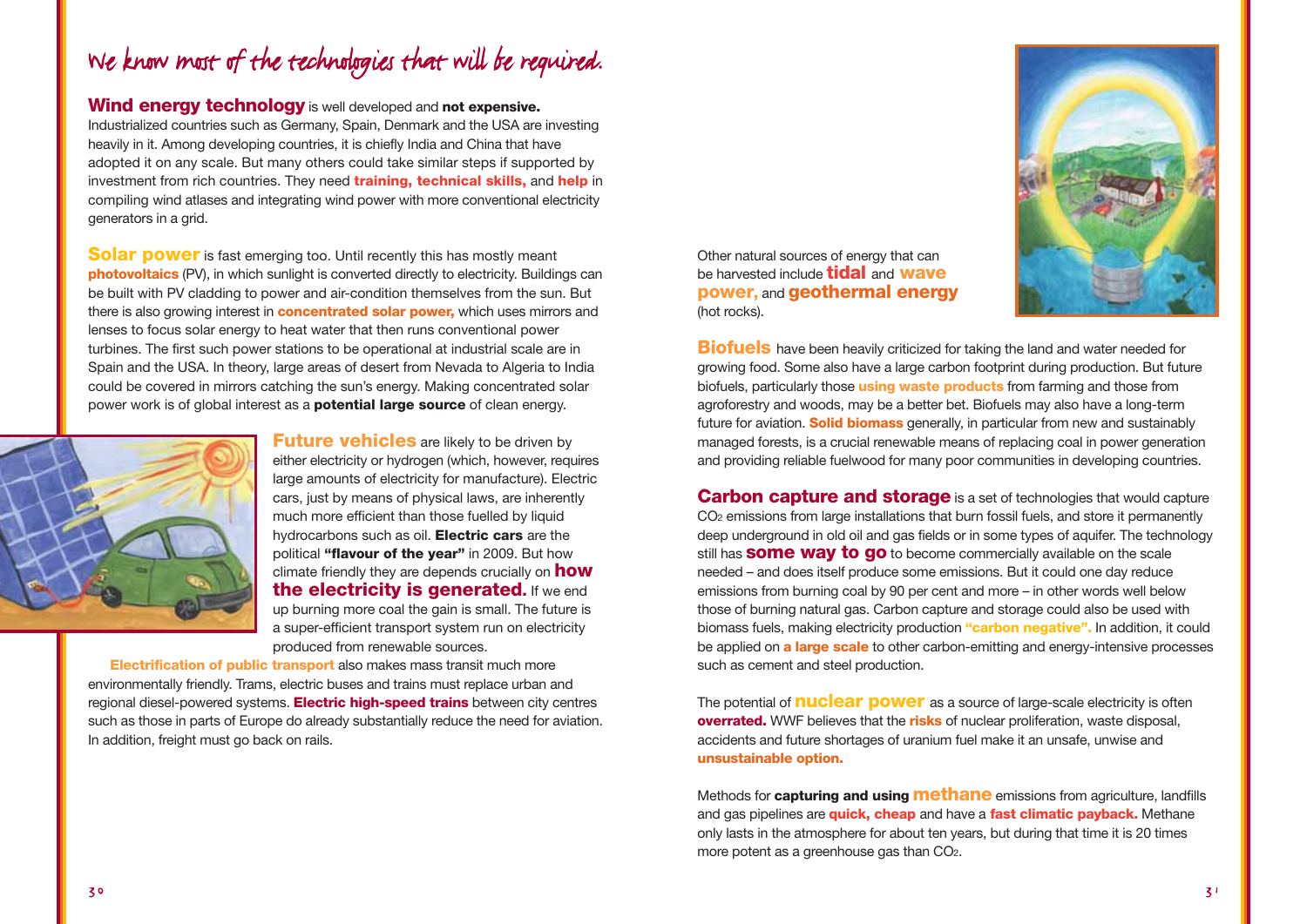Energy efficiency

### Technology action programmes

Above all, there is **huge potential** in almost every sphere of life for much greater **efficiency** in the **use of energy**.

From heavy industry to transport, buildings and consumer electronics, costeffective modifications and redesign can **typically cut** energy use by **30-80 per cent.** Energy conservation and efficiency measures are, in the long run, the most cost-effective options to reduce emissions and **decrease dependency** on expensive and volatile **oil and gas** imports, which are limited anyway. The trick is to leverage funding for the relatively high capital costs of the most efficient equipment.

In addition to the energy-related technologies, there is a great need to develop and mainstream **new materials** such as lightweight carbon fibres, which are much less carbon- and energy-intensive and have a long life-time. Eventually, the world needs to base its **economic wealth** on **renewable resources** and replace fossilfuel materials (plastics, wrappings, etc.), cement, steel and aluminium with wood and other biomass-based resources. New and innovative market entrants such as those from the **nano-, bio-** and **information** technologies offer **huge opportunities** for developing new and highly efficient materials.

The key is to develop all these **technologies** and more, **make them cheaper** and spread them round the world. Time is of the essence now.

**Research for WWF** shows that, despite very high and early growth rates for newly emerging technologies, no industry (including renewable energy) can grow for long periods at more than 30 per cent a year once a certain scale has been reached. The researchers investigated the available energy technologies and concluded that if the world is to keep global warming below 2ºC, we have to **start** that **30-per-cent growth** rate for a wide range of energy technologies as soon as possible, but by 2014 at the latest. If not, the target may be missed.



**So why delay?** Transition to a lowcarbon economy can be a **launching pad** for **NEW JOBS** and **INDUSTRIES,** new markets and a more efficient and productive as well as greener economy – **locally, nationally** and **globally.**

**Under the UNFCCC,** countries agreed to develop and ensure the **transfer** of **emissions-reducing technologies.** Some progress has been made through the Clean Development Mechanism and the Global Environment Facility.



### **BUT it has been too little and too late.**

**Progress has often been stalled** by a sterile argument between rich and poor nations about who pays to transfer rich-world technology to the poor world. The poor world has demanded access to the technologies unhindered by patents and other intellectual property rights. The rich world sees patents as crucial to encourage innovation and believes the free market is the best mechanism for technology transfer.

We need to get beyond that argument. We need to recognize that the poor world has good technologies too; that a lot of **"technology transfer"** is not limited so much by patents as by access to **training** and **know-how.**

> WWF *believes* the key is to **foster technological cooperation** through developing **Technology Action Programmes** for developing and spreading key technologies.

These include many of the **energy technologies** listed earlier and many more. Ideas under discussion also include satellite systems to **monitor deforestation,** early **warning for natural disasters,** carbon saving in cement manufacture, **indigenous biofuels** such as Brazil's use of rainforest palms, and **water-saving technologies** like drip irrigation and rainwater harvesting – which can play a critical role in adapting to climate change.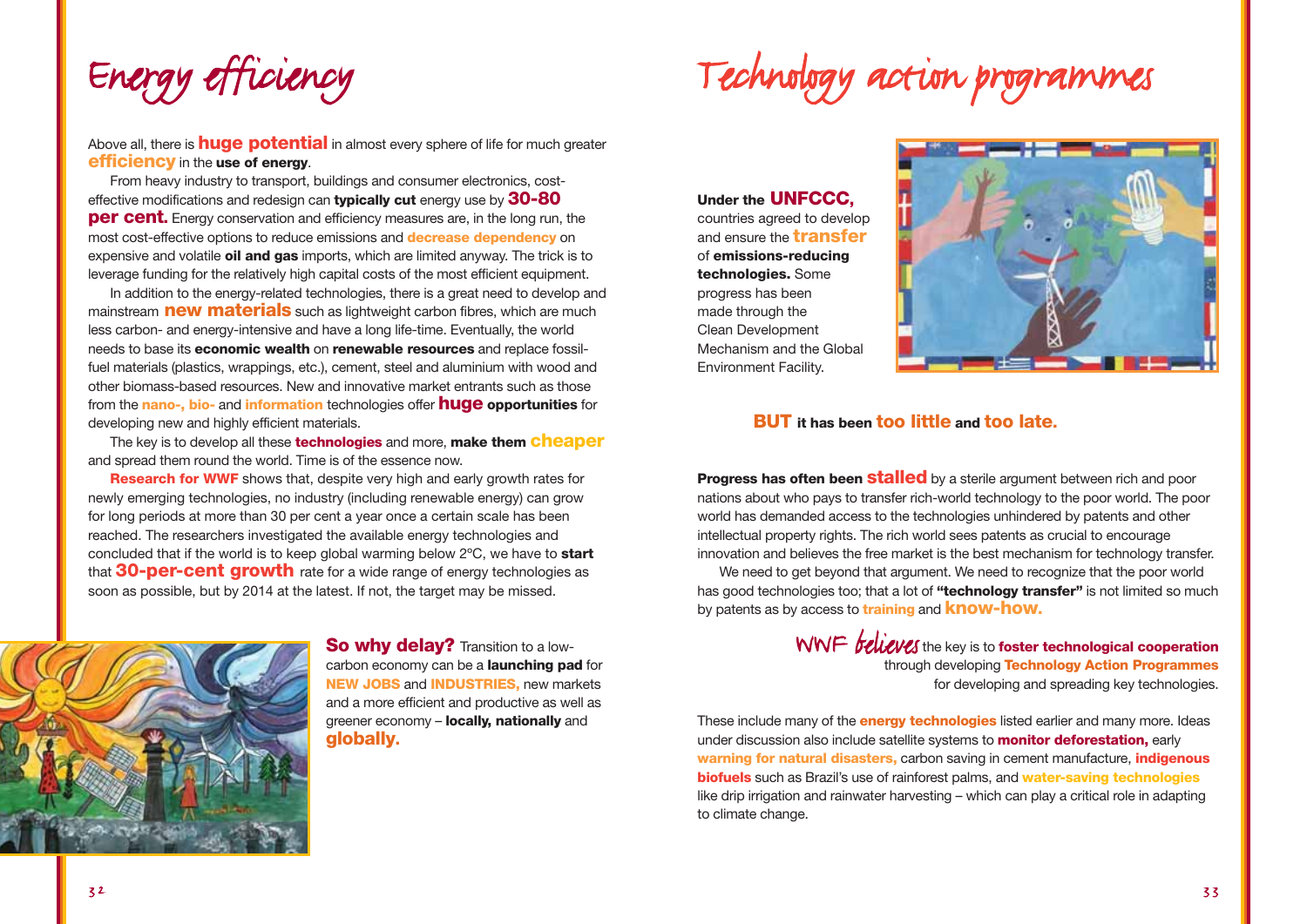The green grid

#### **WHAT would a future world DOMINATED BY RENEWABLE POWER look like?**

Most **renewables** are **easily** transformed into electricity. In fact modern societies tend to replace traditional fuels with electricity because it is inherently more efficient and causes less pollution at the point of use.

**Electricity** – better, renewable electricity – has a **huge potential** to replace not only conventional, risky and polluting fuels such as coal and uranium, but also the use of fossil fuels for transport, buildings and manufacturing. **Renewable electricity** could become effectively unlimited – and an appropriate response to concerns on security of supply.

One plan now being talked about in Europe, and increasingly in North America, is to create a continent-wide **"super-grid"** of high-voltage direct-current cables to link up the many possible sources of green electricity. It could be the missing link that will turn renewables from being a niche source of energy into the powerhouse of Europe.

The super-grid would connect the **big European nations** like Germany, France and the United Kingdom with big sources of green energy. It would tap into **Iceland's geothermal power,** the vast **solar energy** resources of **North Africa, wind turbines** in the North Sea, **hydroelectric dams** in Scandinavia, **hot rocks** in the Alps, and **bioenergies** in Central Europe.

It would be more than just a "European" grid – it would also be a **peace dividend** for the politically less stable and poorer regions of North Africa and the Middle East, **replacing European oil and gas** dependence with enhanced investments in **solar power** in those regions. Such a grid requires strong and harmonized cross-border management to tap and deliver the right amount of renewable power at the right time to those who need it.

The idea of a **super-grid** to transport renewable electricity over **long distances** is seen by some as the exact opposite of the conventional "green" idea of local renewables for local use. The super-grid **makes big beautiful.** Of course local use of renewable energy such as solar-thermal heating and PV-panels on roofs will have its place, but it cannot provide the amount of energy needed by large cities and industrial manufacturing in highly developed infrastructures. The plan for a supergrid has attracted the attention of the Obama administration, which **wants to build** <sup>a</sup> **"smart"** national US electricity grid to move solar energy from the deserts of the southwest and wind power from the plains of the Midwest to the industrial and population centres in the east.

The **SUPER-GRID** addresses the biggest disadvantage of renewables: their **variable power supply.** Higher wind speed provides more power than lower wind speed, and when the **wind stops** blowing, the turbines don't turn. Solar power shuts down at **sunset.** But a super-grid in combination with good power storage capacity gets round that.

When **the wind** is **blowing hard** in the North Sea, and when not all electricity is needed by the customers, for instance, the energy can be stored by pumping water into reservoirs in Norway, ready to power hydroelectric turbines when the wind drops.

When the **sun sets** in the Sahara, Germany could switch from African solar power to geothermal energy from the Alps or Iceland, and biomass power from Eastern Europe. **Excess renewable energy** could also be **stored** in the form of hydrogen, which in turn may be used to fuel the cars of the future.

**There are already a few super-grid links in place.** Thanks to a submarine cable in the Channel, Britain taps into French nuclear power. Denmark swaps its wind power with Norwegian hydroelectricity. The national grids of Italy and Greece are linked beneath the Mediterranean.

**IT COULD BE A blueprint** for India, or northeastern Asia or the North American continent or southern Africa. In all these areas, by linking up different sources of renewables, we can make them much more reliable, because each provides back-up for the other.

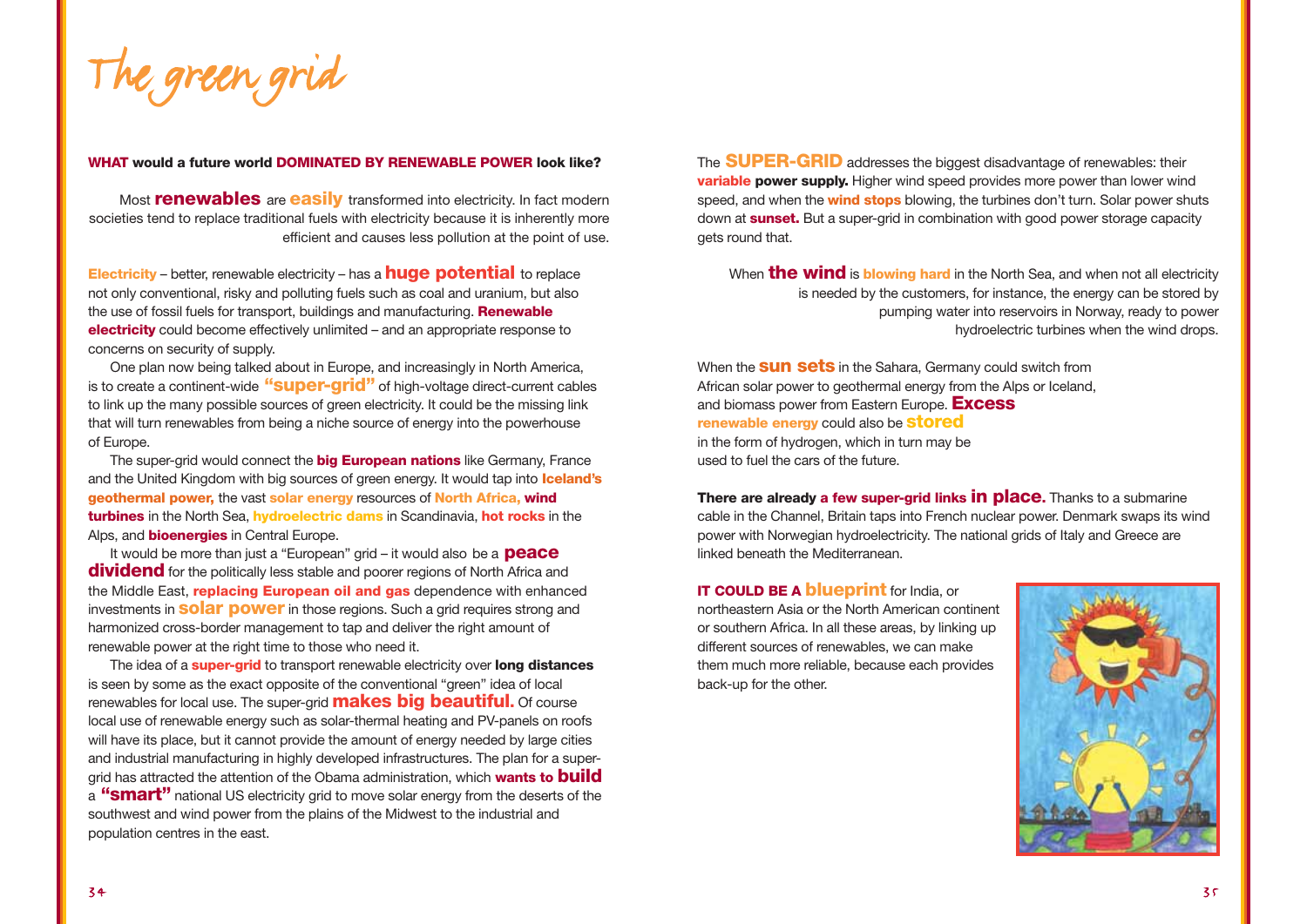The deal... FINANCE

### **The bills for fighting climate change will be large. But the bills for letting climate change go out of control will be much larger.**

Industrialized countries, which are responsible for the majority of the greenhouse gases in the atmosphere, must find the money to **green their own economies.** But they are **also liable,** at the court of world opinion and fairness, for funding many of the emissions reduction plans and adaptation requirements of the "victim" countries – those hit hardest by a problem that they have **no responsibility** for creating.

A study by the consultants McKinsey identified the potential for reducing global emissions by 35 per cent from 1990 levels by 2030 (or 70 per cent below a likely business-as-usual trajectory). Notwithstanding the cost of necessary lifestyle changes and some more expensive technologies, the **total worldwide cost** for most of the technologies and actions investigated would be in the region of **200-350 billion annually** for the next **two decades.** This annual figure is less than 1 per cent of global gross domestic product (GDP) in 2030. Something like half of it would be invested in developing countries.

By 2030, wind, solar and other **renewable energy** could meet almost a **third of all global power** needs; energy efficiency could reduce greenhouse gas emissions by more than a quarter; and deforestation in developing countries – one of the biggest drivers of climate change and a major threat to sustainable development – could be almost fully halted. And all at a cost of **less than 0.5 per cent** of global GDP. This figure is only a fraction of a per cent of the global economy, but it **still dwarfs** the handful of billions of dollars that developed countries have so far committed to tackling climate change and its consequences in developing countries.

**For WWF, it remains** a prerequisite for an **equitable** and **fair** deal in Copenhagen that developed countries **commit to a substantive reduction** in greenhouse gas emissions in developing countries – in addition to their commitment to low-carbon development back home. In the end, the costs **should not be the key driver** for action, nor must negotiations reach an impasse on "how much for what?". Crucial is the **environmental effectiveness** of the measures financed, and their implementation in close collaboration with developing countries to meet their needs-based demands. What now seems to be "costly" **may turn out** to be extremely **cheap** in a few years' time when new technologies become available on a large scale. We see it everywhere, not only in some energy technologies such as wind power, but also with non-energy technologies like IT – including computers and cell phones – where **costs** are **reduced** by several magnitudes once the **consumers start purchasing.**

#### **How should that 0.5 per cent of global GDP be generated?**

There could be a **simple charge** on **rich countries,** a percentage of their GDP (say, 0.5-1 per cent). Or there could be a **tax on all carbon emissions** in all countries above a certain threshold level of emissions per head of the population. For example, Switzerland has proposed that a levy of US\$2 per tonne should apply to all countries with annual per capita emissions above 1.5 tonnes of carbon. Another idea is to charge according to historical responsibility for emissions.

**WWF's recommended option** is for the money to be generated from either national or global **auctions of pollution permits.** Even 10 per cent of the revenues could potentially **fund what is needed.**

**How should the money be managed?** On the whole, industrialized countries want any cash they provide for climate action in developing countries to go through existing bodies like the Global Environment Facility (one of the UNFCCC's existing financial mechanisms) or the World Bank, or they prefer bilateral funding. But most developing countries, which have been at the receiving end of these institutions for decades, want new institutions, based at the UN, perhaps managed through a **single climate change fund**. WWF agrees that the funding should be clearly linked with the UNFCCC.

The precise mechanisms and formulae to manage and apply the budgets are crucial. The other key element in the run-up to Copenhagen is that **money is put on the table.** If it is not, there is little chance that poor nations will accept that their economies need to develop differently from business-as-usual.

They will simply – and not unreasonably – say to the rich world:

### **"You created the problem; YOU solve it".**

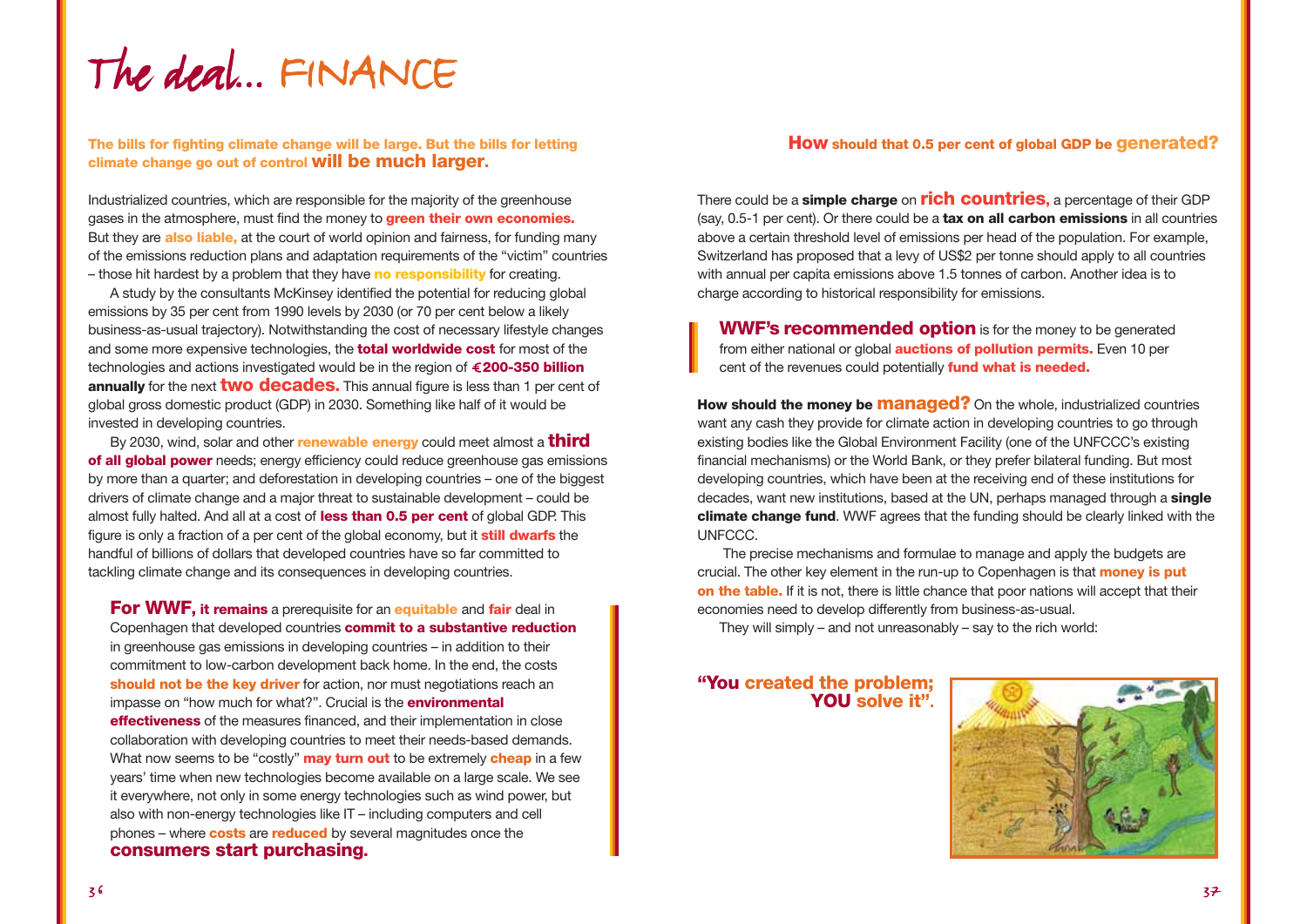### Whose cash?



### **Who will fund all this?**

The **private sector** will clearly be a major player. It makes up 86 per cent of global investment and financial flows. Trillions of dollars of private-sector money **will be invested** in new and replacement energy and transport infrastructure in the coming decades. So retooling the world's economies for a low-carbon world will only happen if there is **private profit to be made** from building infrastructure that cuts emissions, rather than creating them.

To make that happen will require **concerted government action,** however. That will include:

- **• creating carbon markets** that penalize emissions and reward low-carbon solutions
- **• targeting research** and development (R&D) and "seed-corn" investment to new technologies
- **• building electricity grids** that can carry and distribute green power
- **• designing cities** and public transport systems that reduce reliance on the car
- **•** setting standards to **reduce the energy consumption** of buildings
- **• imposing ambitious low-carbon regulations** and energy efficiency standards on consumer products
- **• addressing the drivers** of deforestation by introducing ecosystem service payments and changing consumption patterns, such as reducing beef consumption.

**Public-sector involvement** will also be **vital** to prevent a boom-and-bust carbon economy that undermines long-term investment. Left to its own devices, the market will only encourage one or two emerging renewable technologies at a time. That is why wind power has been the dominant renewable technology of the last decade in many countries. But to meet the **tough targets** for future decades, **a range** of technologies must be **developed and expanded** together.

One key lesson of the current global financial downturn is that governments have to resume their places as **regulators** of economies. That includes the task of **creating a global low-carbon economy.**

Carbon markets

### **The principle behind a carbon market is simple.**

The world needs to **limit carbon emissions.** So we create a system in which you need a **permit** to emit CO<sub>2</sub> or other greenhouse gases. Governments in countries with national emissions reduction targets can give out **"pollution permits"** to major emitters, or sell them at auction. The permits can also be bought and sold by emitters who need them – governments **create a market** for these pollution permits. This is **"cap and trade".**

So, both the level of the target (the cap) and the remaining permits to pollute place a price on emitting carbon. Emitters have **an incentive to cut** their emissions, because they will have to buy fewer permits and may be able to sell any spare. Some industries and some companies (and some countries) will find it easier and cheaper to cut emissions than others. In a carbon market, they will make cuts in emissions and sell the permits to those who find it more difficult. This means the world should get **more emissions reductions** for a given amount of investment. That is the principle behind Europe's internal carbon emissions trading system, and the ones being set up in Australia and under discussion in the USA and Mexico.

In a perfect market, all this **should minimize** the cost of emissions reductions. But in practice, as the world has recently discovered in the financial crisis, markets are far from perfect. The price of carbon, like anything else, can rise and fall dramatically. Such fluctuations can seriously undermine the long-term investment decisions needed to find solutions to climate change.

**Markets also suffer from herd instincts** among investors. All the money rushes to one technology or country. For example, all the money could go into, say, wind power, starving solar and other renewables. Such outcomes might obey the short-term imperatives of the market, but they would fail to deliver the low-carbon economy the world needs. The bottom line is that the market must be **structured and managed** in a way that delivers what the world requires.

**For WWF, carbon markets are no silver bullet.** If conducted properly they have their place. However, recent experiences with the European Emissions Trading Scheme resulted in strong over-allocation of pollution permits and too many offsets which all brought the carbon price down and in turn stifled low-carbon investment.

WWF strongly recommends supplementing emissions trading with **Emissions Performance Standards**, such as those enacted in California, where no coal-fired power stations may be built without carbon capture and storage in place. In addition, the **transport, construction and forestry** sectors, amongst others, are likely to **benefit** much more from specific legislation on **legally binding standards** than from being put under **a cap-and-trade regime.**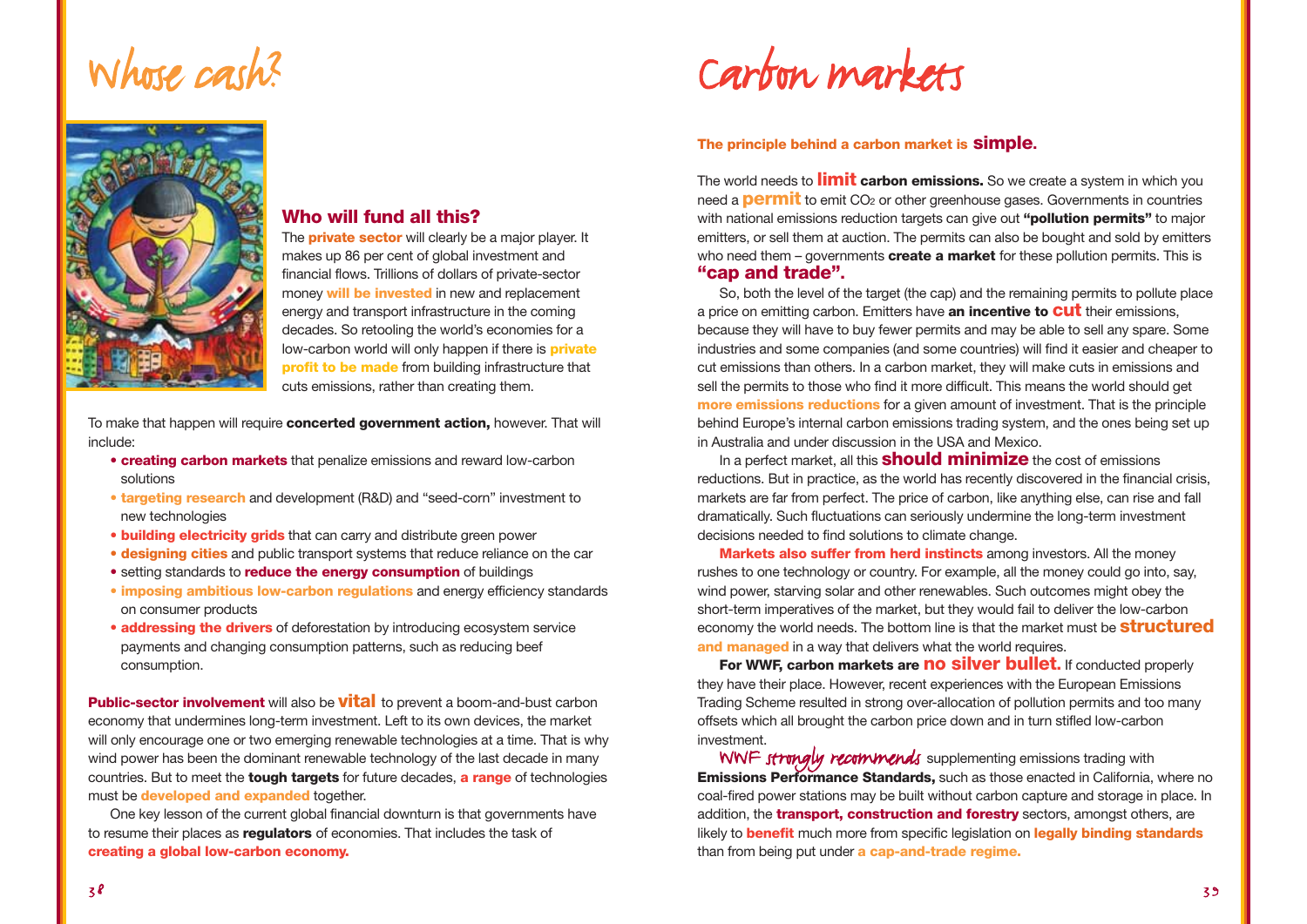

"We are prepared to deploy almost our entire<br>rainforests, which is approximately the size<br>of England, in the global battle against climate change."

> **Robert Persaud, Guyana Minister of Agriculture, Bali Climate Conference, 2007**

**Deforestation** causes up to a **fifth of current greenhouse gas emissions** from human activity. **Ten countries** are responsible for **87 per cent** of global deforestation. After including their forest emissions, **Brazil** and **Indonesia** are, respectively, the world's fourth and fifth largest greenhouse gas emitters.

**Reducing** rates of deforestation can be one effective way of cutting greenhouse gas emissions. And depending how it's done, it also meets other environmental and development objectives like protecting biodiversity, soils and water supplies.

Currently there are **no incentives** in climate law for developing countries – where more than 90 per cent of deforestation takes place – to protect their forests. Most forests still being lost are in tropical countries that have no emissions targets. The problems are aggravated because **international trade,** including demand from rich nations for cattle and beef, timber, soy and palm oil, creates huge short-term financial incentives for **forest destruction.**

Many forested countries are also **poor.** The immediate need to generate wealth and reduce rural poverty is high, and the ability to police conservation laws is often low.

**But it can be done.** Take Costa Rica. This small Central American country was once a hotspot of deforestation. Forest cover fell from 80 per cent in the 1950s to just 21 per cent in 1987. But since then, Costa Rica has reversed its forest loss by paying farmers to protect the forests, and is getting extra income from millions of tourists coming to see the wildlife. Today forest cover is back **above 50 per cent.**

Other nations are starting to take action too. Brazil recently announced it would **cut**its deforestation in the Amazon region by **70 per cent by 2020;** Indonesia has committed to **stopping the conversion of old growth forest** into plantations in Sumatra; and Paraguay confirms the success of its forest policy, reducing deforestation from historic rates of 300,000 hectares per year (in the late 1980s) to less than 50,000 in 2004, and is committed to **zero net deforestation by 2020.** 

REDD – **Reducing Emissions from Deforestation in Developing Countries** – aims to repeat what happened in Costa Rica and Paraguay on a global scale by **providing incentives** for conserving forests rater than converting them. It was first proposed by a Coalition of Rainforest Nations led by Costa Rica and Papua New Guinea in 2005, and was **supported in Bali** in 2007. If REDD gets adopted in Copenhagen, the idea is to mobilize international funds to pay countries to reduce and ultimately end forest loss.

This is a **challenging task** both technically and politically. First, it must happen on a large scale. There is no point paying to protect one forest, if the loggers and farmers simply go somewhere else and tear that down (in the jargon, this is called "leakage") – or come back in a couple of years after REDD has paid out (the challenge of "permanence"). **REDD** should focus on achieving **a fall in national deforestation rates.**

Another problem is that paying countries to stop deforestation potentially **rewards** those with the **worst current rates** of deforestation. They can generate REDD money by being a bit less bad, while the good guys who protected their forests get nothing.

One way around this problem would be to encourage **countries with low deforestation rates** to maintain this. An idea proposed by the government of Guyana has been to recognize the **economic value of forests** in **all** developing countries. That way, countries like Guyana that have **sacrificed income** by protecting their forests would benefit as well as those that had gone ahead and deforested. This **might be fairer.** But to ensure that rapid emissions cuts are achieved, it must not be at the expense of addressing deforestation in countries that are emitting.

Again, there is the question of **who pays.** Some countries want REDD to be run as a commercial carbon market. Since cutting emissions from forests could be cheap, this might be popular among industrialized nations seeking to "offset" their industrial emissions. But some fear the **potential** for **cheap REDD** carbon-saving projects is so great that it will swamp the carbon market and undermine incentives for clean energy. Others fear that an abundance of forest carbon credits will undermine domestic action in industrialized countries. And some forested countries, notably Brazil, fear **losing control** of their forests to international markets.

**WWF BELIEVES** the world should be able to **use REDD** to cut net deforestation worldwide to zero by 2020. This would probably mean a cut of gross deforestation by about 75 per cent compared to today, equivalent to avoiding about 15 per cent of global greenhouse gas emissions. REDD can be used as a lever to protect forests as a means to reduce emissions, but the broader values of forests, including **biodiversity,** must also be maintained and the **rights of local** and **indigenous communities** upheld. They must be able to benefit from REDD while managing their land in the way they prefer.

"Let's not reduce the role of the forests to a carbon sink. I'd like to see Copenhagen as the first step on the road to putting nature's capital at the centre of our economic thinking." **Karen Suassuna, WWF-Brazil**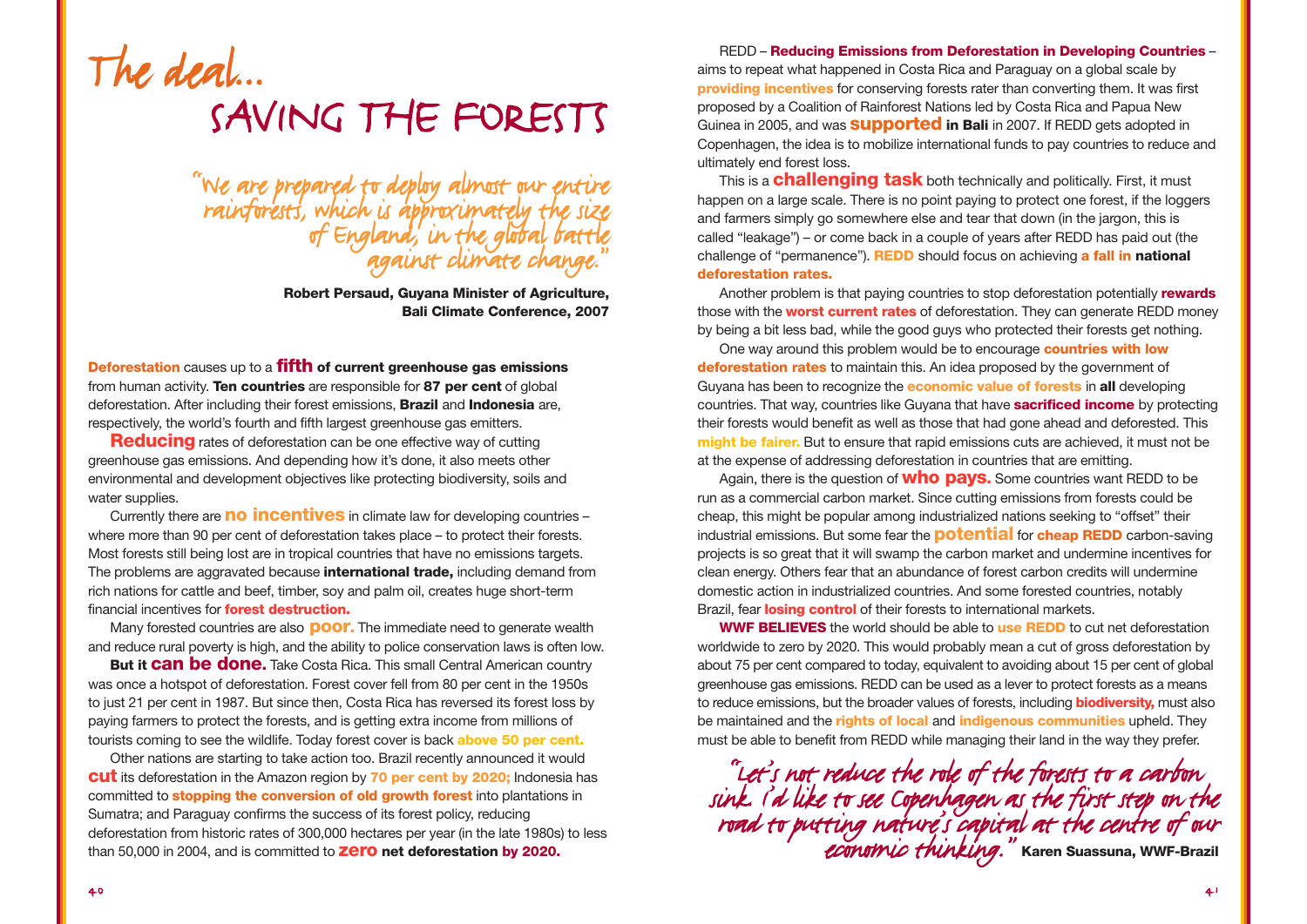### Fair shares

The **fairest way** to assess how countries contribute to climate change is to look at their **emissions per head of the population,** and their capacity to act. The **differences** in emissions between citizens in different countries are **huge.**



**Annual per capita carbon emissions from burning fossil fuels (tonnes)**

Per capita figures represent **current emissions.** But what about past emissions? Because much of the gas stays in the atmosphere for centuries, this is a critical component of current responsibility for climate change. Taking a **historical perspective,** the responsibility of **industrialized countries** is even **greater.** This represents the legacy of early industrialization.

The **USA** and **Europe** contributed **30 per cent** and **28 per cent** respectively of the CO2 released during the 20th century. While the fast-growing economies of **Asia** are contributing more to emissions each year, they are still only responsible for around **12 per cent** of historic emissions.

These figures underline the obligations of rich industrialized nations both to help protect developing countries from the consequences of climate change and to **invest in low-carbon technologies** that will allow them to develop on <sup>a</sup>**different path.**



**Carbon intensity** is a measure of how much carbon economies emit for every dollar of GDP they produce. It is an **alternative way** of identifying the planet's **"big emitters".**

Some countries with high emissions **generate** very little **wealth** from those emissions, because their economies are very **"carbon intense".** Typically they burn coal and use the resulting energy wastefully. Others, by using renewable fuels and using energy wisely, have much lower carbon intensities. Generally, rich nations use energy more efficiently, but some poor economies are also very efficient (and vice versa). The **largest decreases** in energy intensity (energy consumed per unit of GDP) since 1990 have been achieved by **developing nations,** in particular India and China, who have reduced their energy intensity by 40 per cent and 60 per cent respectively.

So, both Switzerland and Cambodia produce around US\$9,000 (market rate) of GDP for every tonne of CO2 emitted. But the USA, Australia and Laos produce only US\$2,000 of GDP per tonne. At the high-intensity end, both Russia and China produce only around US\$400 of wealth per tonne of emissions.

**Changing fuel** use is clearly one **key** to cutting carbon intensity. But for most countries and industries, rich and poor, high-tech and low-tech, using energy more efficiently is the easiest way to reduce emissions and improve carbon intensity. Mostly it **saves money** too, by **cutting energy bills.**

China's current five-year plan has set a target for cutting energy intensity by 20 per cent between 2005 and 2010. This is the **most ambitious** percentage **target** in the world. Carbon-intensive industries like cement manufacture and iron and steel have been charged with meeting the target.

But **individual** Chinese citizens and **communities** can **contribute** too. WWF has begun a campaign in China to help with **"20 ways to 20 per cent".** Ideas include energy-saving light bulbs, unplugging appliances, using public transport and buying energy-saving versions of equipment like air conditioners.

Says **Ang Li of WWF China:**

"If all of China's 1.3 billion people follow the 20 tips, they can save 300 million tonnes of coal each year."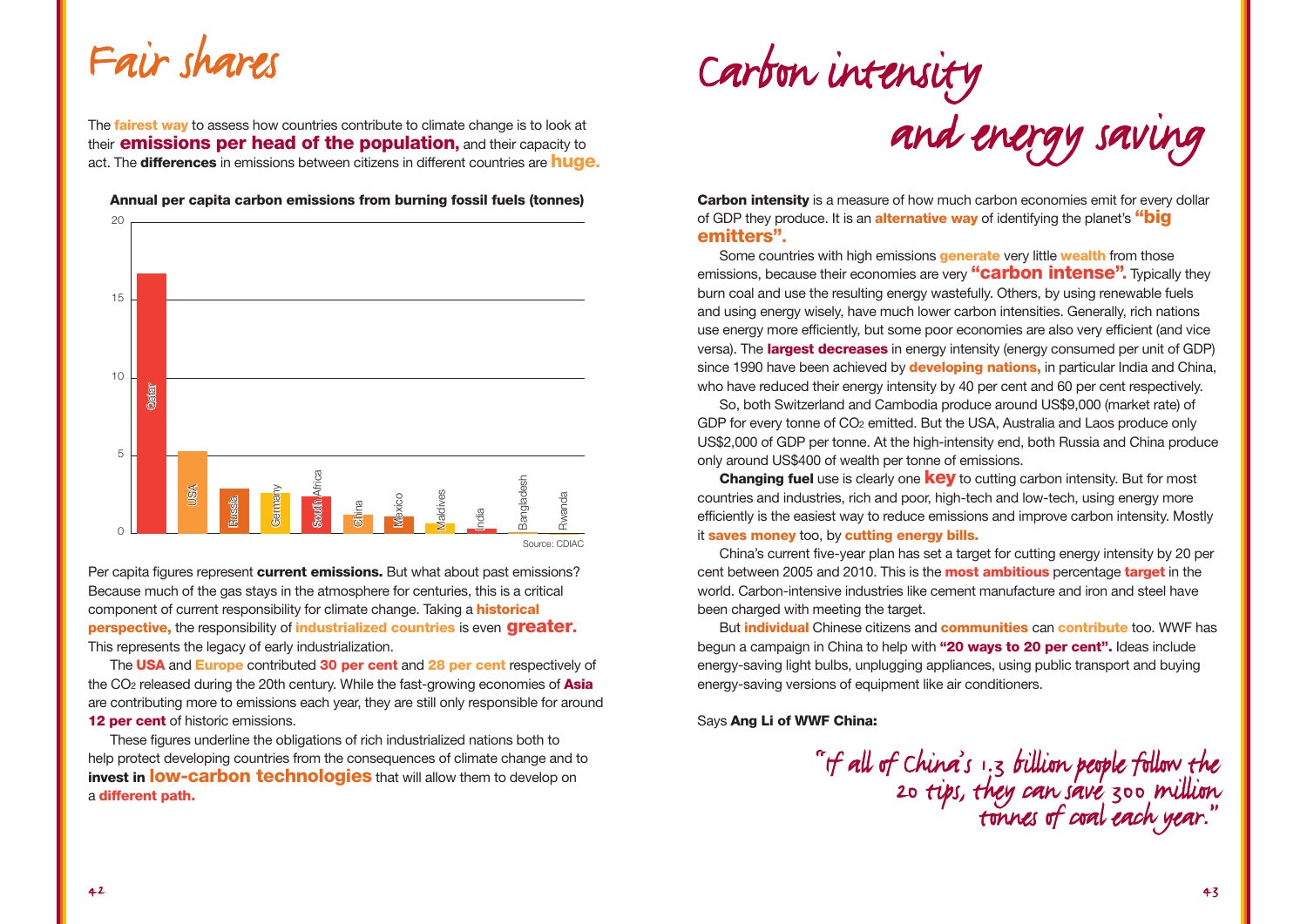

**Ten countries** have declared their **intention** to become **carbon neutral,** joining the United Nations Environment Programme's (UNEP's) Climate Neutral Network. They are pioneers for a new world we will all have to inhabit before the end of the century, and include:

> **Costa Rica:** Its target date is **2021,** the country's bicentenary. Most of Costa Rica's electricity comes from **low-carbon hydropower.** By reversing deforestation, it has turned its forests into a carbon sink that can soak up carbon emissions.

**Iceland:** Almost all Iceland's electricity comes from its **abundant renewable resources** – geothermal and hydroelectric power. It wants to pioneer hydrogen vehicles (including its fishing fleet which accounts for 22 per cent of the country's emissions), and it plans to turn its large land area into a carbon sink by revegetating its land surface, which has suffered from long-term erosion and desertification.

**Maldives:** The **very survival** of the Maldives, a country of low-lying islands in the Indian Ocean, is threatened by sea-level rise. It has announced a desire to go carbon neutral by **2019** and asked experts for advice on how to go about it.

**Monaco: Solar heating** and energy efficiency in buildings, plus public transport, are the main strategies behind minimizing the principality's emissions, augmented by offsetting abroad.

> **Niue:** The tiny Pacific island nation of 1,700 people is investing in **energy efficiency** and plans to develop wind and solar power.

**Norway:** Has pledged to **reduce** its emissions by **40 per cent by 2020** and promises to be **neutral by 2030.** It plans to capture emissions and store them in old North Sea oil wells. Norway has **pioneered the carbon market** and plans to use it extensively to reach the target, including through extensive use of offsets rather than domestic emissions reductions. Critics say Norway is not taking responsibility for the North Sea oil and gas it sells.

**The other countries** that have declared their aim to become climate neutral are **Ethiopia, New Zealand, Pakistan** and **Portugal.**



There are many approaches to how national **greenhouse gas emissions** should be **contained** and **cut.**

### **BUT how fair are they?**

One approach (the essence of the **Kyoto Protocol** for Annex 1 countries) is simply to require emissions **cuts** as a proportion of past emissions, which effectively means allocating emissions rights on the same basis. If, in addition, those emissions rights are given for free – without auctioning – this is often called "grandfathering". But it is **unfair if caps are not ambitious** and **pollution permits** are given for **free,** as this allows the major emitters to maintain higher emissions than others. It rewards past offences against the climate.

<sup>A</sup>**fairer system** is to issue **emissions rights** to nations **according to** their **population.** One tonne per head, say. Many poor nations would have spare permits. They could profit by selling them to rich industrialized nations that needed more. Hopefully, they would invest the proceeds in taking a **low-carbon development path.**

Some have proposed that targets should be based not on absolute emissions, but on **reducing the carbon intensity** of national economies (see page 43), as it would **reward carbon efficiency.** This might be an approach for countries without national emissions targets, and it is already central to China's climate policy. But it does not address the fundamental scientific need to limit greenhouse gases in the atmosphere and is utterly inappropriate for developed nations.

Emissions rights could also be allocated according to a formula that combines elements of the above. One such is the proposed **"responsibility and capability" index** based on Greenhouse Development Rights. The index would combine a measure of responsibility for climate change (such as past and present per capita emissions) with a measure of capability to reduce emissions (such as current wealth and/ or the lack thereof). Some believe this kind of formula could form a **practical halfway house** from the old, unfair "grandfathering" approach to an ultimate aim of **equitable** national and per capita **allocations.**

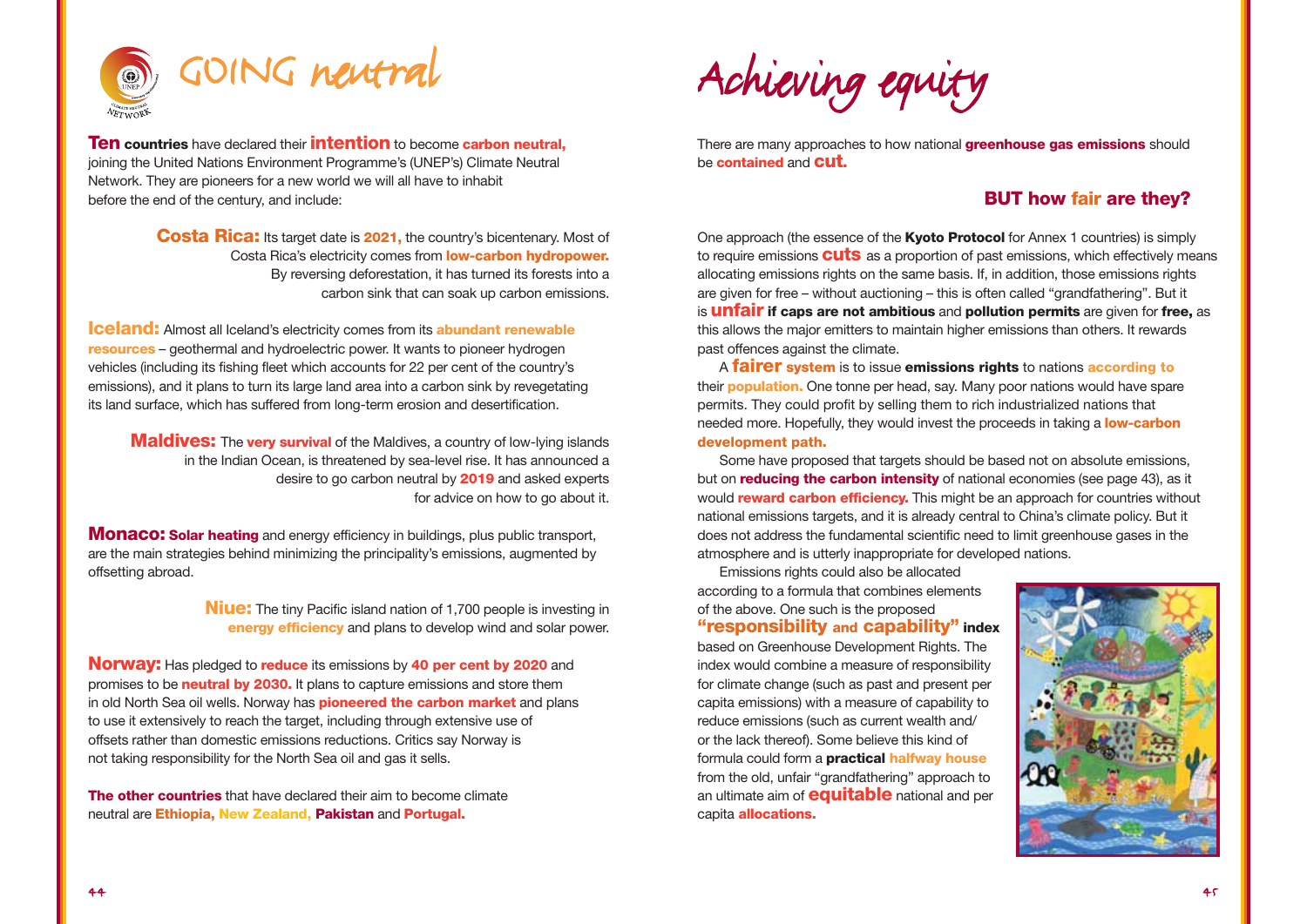<sup>A</sup> green new deal

### Jargon buster and acronym decoder

The world needs a **Green New Deal.** Some governments can already see that the idea of a Green New Deal combines three highly desirable goals: **social equity** through job creation, **environmental sustainability** through investment in green technologies, and **financial benefit** by helping the economy recover from recession. Germany already has about 1.8 million jobs in the green sector. The USA has similar plans under Obama's economic recovery proposals. The Republic of Korea has published a US\$34 billion recovery package of which 80 per cent is earmarked for green projects that should create almost a million jobs.

**GOOD.** But we also need to see the Green New Deal as an **international strategy.** Just as national economic recovery is not possible without global economic recovery, so national climate plans make no sense outside a global context. The bottom line in our globalized economy is that enterprises have to be able to **make money** out of **cutting emissions** rather than increasing them. The central political challenge is to reorganize our economies at all levels to make sure that happens.

There is a precedent for international engagement aimed at both national and global security. Sixty years ago, the USA launched its Marshall Plan to invest in Europe. This was partly to ensure that Europe's economy recovered from the ravages of the Second World War, but also partly to underpin US national security in an emerging cold war. Today the **threat is far graver** – the collapse of planetary life support systems. But the same enlightened self-interest among national governments on a global stage can **secure a deal** in Copenhagen.

The **good news** is that fixing the climate is **doable.** It will take some serious investment, but that **investment** is also the **key** to both economic recovery and long-term sustainability, to protecting nature and our own civilization. For too long, we have regarded nature as an enemy to be tamed and exploited, rather than a provider of life support systems that must be protected. That thinking has reached a dead end.

By **helping nature** we can ultimately **help ourselves.** The climate and financial crises provide the world with the opportunity to recognize that simple fact. Climate change is a wake-up call to change our ways, but also an opportunity to create a **cleaner, greener, more sustainable world.**

A good deal in December means **we all win.** Lives are protected, corporations make profits from cutting emissions, governments see their people better off and their national security enhanced – and **our world is saved.**

This is not just about polar bears ANY MORE. It is about US, Homo sapiens, and OUR SURVIVAL. **Adaptation Fund.** A fund set up under the Kyoto Protocol to provide money for poor countries to adapt to climate change. Currently receives 2 per cent of transactions under the Clean Development Mechanism. **Annex 1 countries.** OECD and other industrialized countries including Russia given emissions targets under the Kyoto Protocol. **Bioenergy, biomass.** Include biofuels which are crops that are converted into liquid fuel. For instance corn is turned into ethanol to replace petrol, and vegetable oils like palm and soy are turned into a substitute for diesel. Biomass is solid, mostly wood-based material used for heating (woodchips), cooking (fuelwood in developing nations) and increasingly for power

**Carbon budget.** A set amount of carbon that can be emitted in a given amount of time by a country, a set of activities or the whole planet. Part of a strategy to limit climate change by capping greenhouse gas concentrations in the atmosphere.

generation to replace coal.

**Carbon intensity.** A measure of how much carbon economies emit for every dollar of GDP they produce, or for every unit of product, for example CO<sub>2</sub> per unit of steel.

**Carbon trading (cap and trade).** Any system where countries, companies or others trade in rights to emit CO2 into the atmosphere. An approach already adopted in Europe and now planned in the USA and elsewhere is "cap and trade", in which major emitters are given or sold a certain allocation of a limited (capped) number of permits and then allowed to trade the permits among themselves.

**Carbon sink.** Any natural store of carbon that can absorb CO<sub>2</sub> from the air, such as forests. grasslands and oceans.

**Carbon source.** Any natural store of carbon that releases CO2 into the atmosphere. Note that

soils, forests and oceans can be both sinks and sources at different times.

**Common but differentiated responsibility and respective capabilities.** Principle adopted in the Rio Declaration from the 1992 Earth Summit. It describes the different responsibilities of countries for a given situation, and takes into account their relative capacities to act – wealth, education, health, etc. Under this principle, the Kyoto Protocol indicates that all countries have responsibilities to control greenhouse gas emissions, but only some have specific targets. **CO2 equivalent.** A term used to describe the global warming potential of greenhouse gases in terms of the equivalent amount of CO2. For instance, CO2 concentrations in the atmosphere are now approaching 390 parts per million (ppm). If other greenhouse gases added by human activity are included the figure rises to above 460 ppm of CO<sub>2</sub> equivalent.

**CDM – Clean Development Mechanism.**

A system under the Kyoto Protocol that allows industrialists or others to obtain "carbon credits" for investing in projects in developing countries that reduce greenhouse gas emissions. The credits can be used to offset emissions in countries where they are limited under the protocol. They can also be traded.

**Dangerous climate change.** A term embedded in the UNFCCC. It is not defined, but the world's governments have agreed to prevent it. **Fossil fuel.** Any fuel made of fossilized carbon – the remains of ancient vegetation and animals. Coal, oil, natural gas and the bitumen in tar sands are all examples.

**Grandfathering.** Allocating emissions permits (e.g. to a country) on the basis of past emissions. **Greenhouse Development Rights.**

A framework for achieving urgent reductions in global CO2 emissions by allocating emissions rights according to national historic responsibility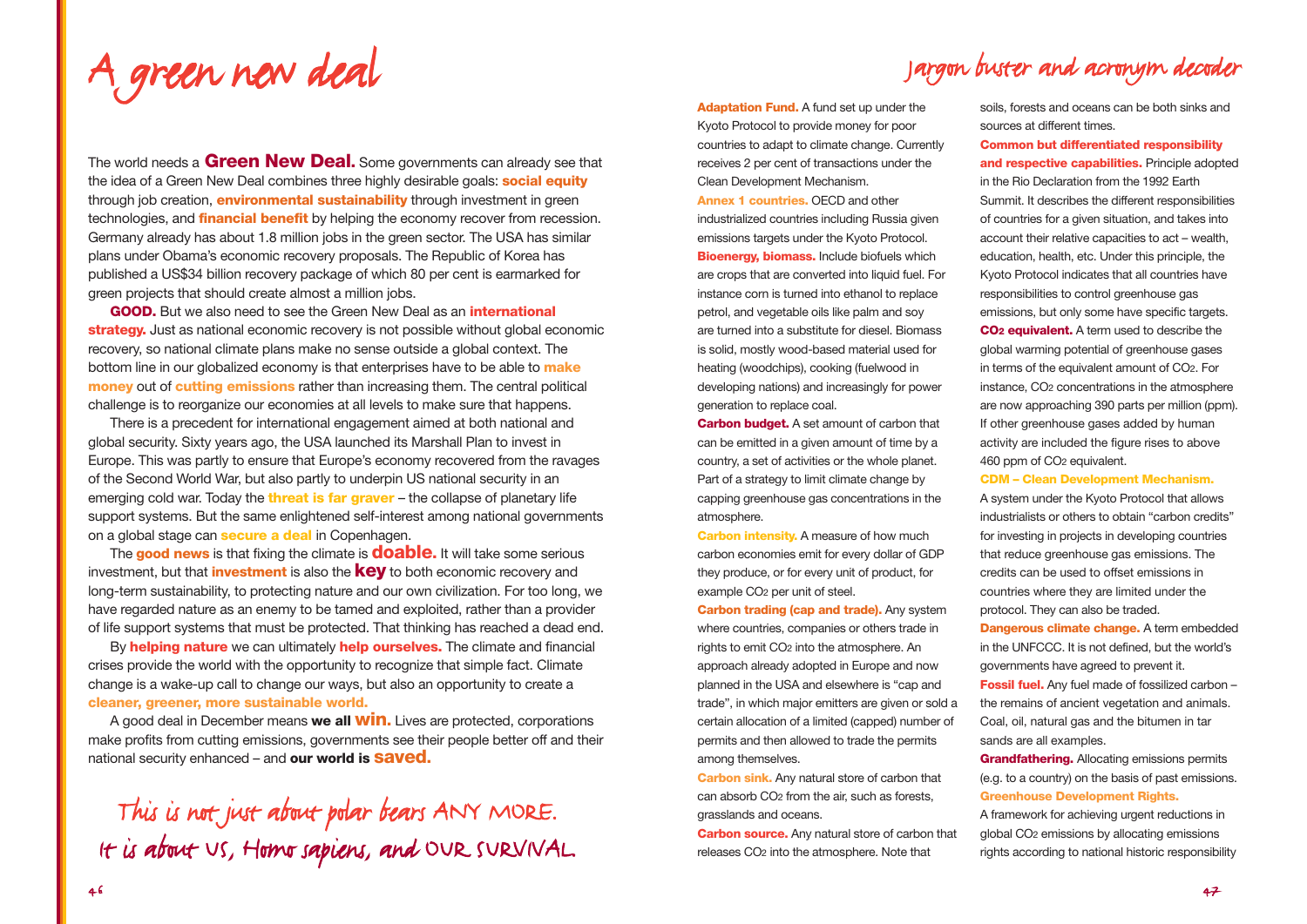for the climate problem and economic capacity to dedicate resources to the problem.

**Greenhouse effect.** The term used to describe the warming of the atmosphere due to an increase in heat-trapping gases. Most of the energy from the Sun that hits the Earth penetrates the atmosphere and heats the surface. The warmed surface radiates heat. Some of this escapes into space, but a proportion is trapped by greenhouse gases. These gases are naturally present in the atmosphere, but the more there are, the less heat can escape. Mankind is adding these gases to the atmosphere faster than natural processes can remove them.

**Greenhouse gas.** Any gas that traps heat in the atmosphere. The Kyoto Protocol covers human-induced emissions of six gases: carbon dioxide (CO2, the most important), methane, nitrous oxide, hydrofluorocarbons (HFCs), perfluorocarbons (PFCs) and sulphur hexafluoride (SF6).

**IPCC – Intergovernmental Panel on Climate Change.** Set up by the UN in 1988 to produce consensus reports on the science, impacts and mitigation of climate change, it has now produced four major assessments, the latest in 2007. All go through extremely detailed reviews by both experts and governments before publication. **Kyoto Protocol.** Agreed in 1997, and subsequently ratified by most nations except the USA, it gives industrialized nations legally binding emissions reduction targets for six main greenhouse gases, covering the period 2008- 2012. They can do this partly by investing in emissions-cutting projects in other countries, through protocol instruments like the Clean Development Mechanism.

**NAPAs – National Adaptation Programmes for Action.** Plans being developed by the least developed countries to help protect their citizens, ecosystems and economies against climate change.

**Leakage.** Failure of a scheme like REDD or the Clean Development Mechanism to deliver what is intended because the rules are not water-tight. For instance, leakage would occur if a country was compensated for ending deforestation in one forest, when the destroyers simply moved somewhere else.

#### **MRV – Monitorable, reportable and**

**verifiable.** A checklist for accountability on measures for emission reductions, adopted at the UN Conference in Bali in 2007.

**Per capita emissions.** Emissions (usually of a country) divided by the number of inhabitants. Often seen as a measure of fairness or emissions entitlements. (The CO2 emissions of China and the USA are about the same, but because China has four times as many people, its per capita emissions are only a quarter of those of the USA.) **Photovoltaics.** Method of converting solar energy directly into electricity using solar panels. **REDD – Reduced Emissions from Deforestation in Developing Countries.** A proposed system for compensating developing countries that reduce emissions linked to cutting down forests, and protect forests as planetary "carbon sinks". Proposal supported at the Bali Climate Conference for awarding carbon credits or other incentives, and looks set to form part of the climate agreement in Copenhagen. **Renewables.** Any form of energy generated from natural forces like wind and solar energy that are not used up.

**Tipping point.** Any point of no return, after which change is sudden and irreversible. In climate change, this might be runaway global warming, the collapse of an ice sheet or the shutting down of an ocean current which won't switch back on even if you go back to the old climate conditions. **UNFCCC – UN Framework Convention on Climate Change.** Signed in 1992 at the Rio Earth Summit and ratified by 192 nations. It commits them to stabilizing climate-changing emissions and to preventing "dangerous human interference with the climate". Its parties meet every year. The next meeting is in Copenhagen in December this year.

In celebration of young people's immense enthusiasm and commitment to the climate change cause, the **paintings** PAINT FIREPLANET used in this publication are entries to the International Children's Painting Competition on the Environment organized by UNEP, the Foundation for Global Peace and Environment, Bayer and Nikon. The theme of the competition was climate change. They were also part of the Paint for the Planet campaign (www.unep.org/paint4planet).

Front cover, Andrew Bartolo, Malta; p3, Banson; p4, Evdokia Vallis, Greece; p5. Laura Paulina Tercero Araiza, Mexico; p6, Abdul Rahman Anwar Elmeligg, Saudi Arabia; p9 (from top) UNFCCC, IISD, US State Department, IISD/UNDP/UNEP, IISD; p13, Charlie Sullivan, UK; p14, Daniela Melendez, Colombia; p15 Netpakaikarn Netwong, Thailand; p17, Alex Smith, USA; p18, Kevin Van Den Broucke, Belgium; p20, Obamamedia; p23, Gloria Ip Tung, China; p25, Jerrika C. Shi, Philippines; p27, Zayan Masood, Bangladesh; p28, Anoushka Bhari, Kenya; p29, Laurent Ipperciel, Canada; p30, Andriy Palamarchuk, Ukraine; p31, Katherine Liu, USA; p32, Maria Kassabian, Nigeria; p33, Elizaveta Rossokha, Ukraine; p35, Dave Laurence A. Juntilla, Philippines; p37, Guy Jayce Nindorera, Burundi; p38, Tewanat Saypan, Thailand; p45, Giselle Lau Ching Yue, China; Inside back cover, Earth Hour/Shepard Fairey.

Published in May 2009 by WWF–World Wide Fund For Nature (formerly World Wildlife Fund), Gland, Switzerland. Any reproduction in full or in part of this publication must mention the title and credit the above-mentioned publisher as the copyright owner.

© text and graphics: 2009 WWF All rights reserved

ISBN 978-2-88085-300-6

The material and the geographical designations in this report do not imply the expression of any opinion whatsoever on the part of WWF concerning the legal status of any country, territory, or area, or concerning the delimitation of its frontiers or boundaries.

Written by Fred Pearce Editors: Kim Carstensen, Kathrin Gutmann, Martin Hiller, Stefan Singer

A BANSON Production Cambridge, UK

Printed by The Lavenham Press (UK) on FSC papers using vegetablebased inks.